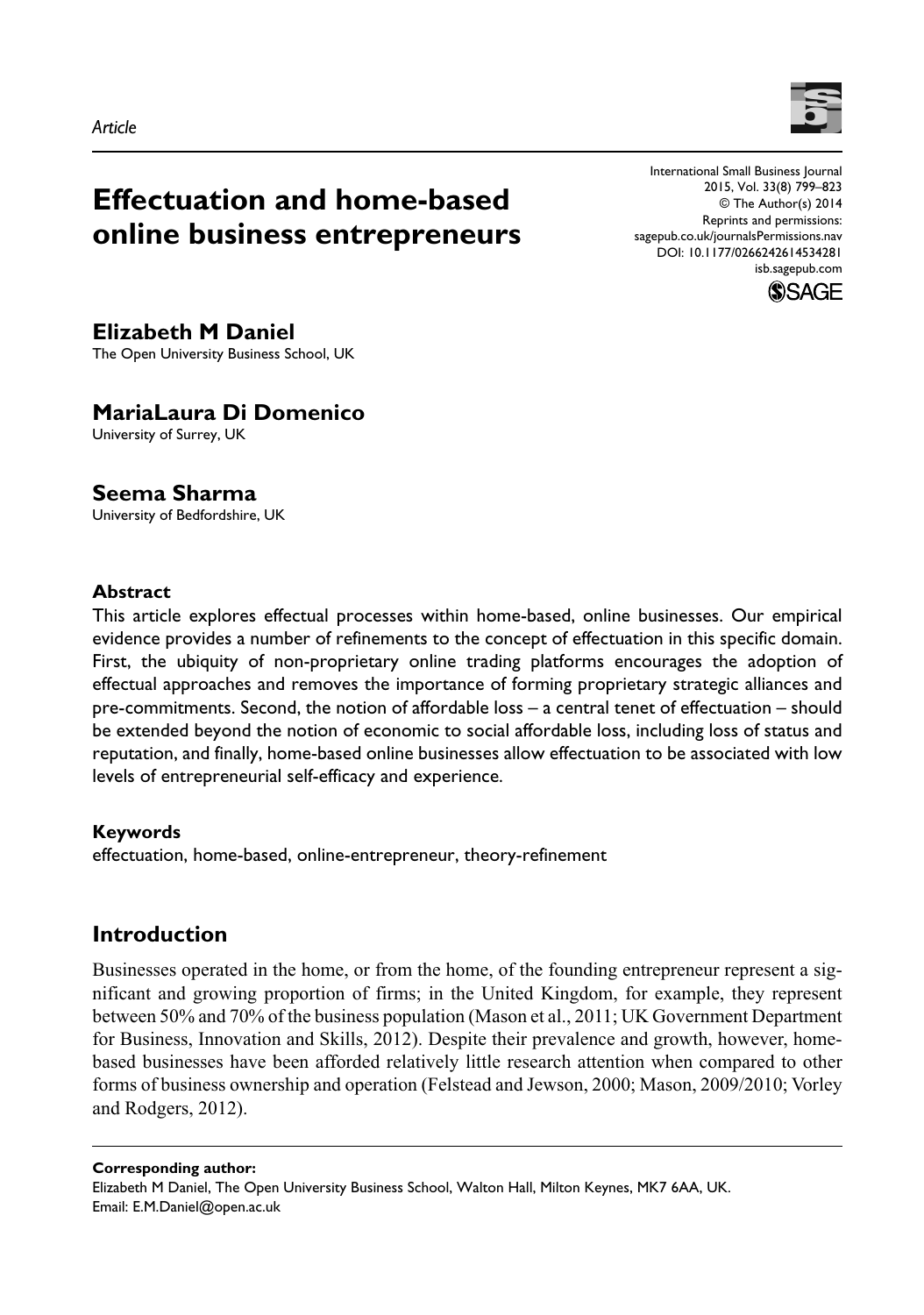In this article, we draw upon Salazar's (2001) definition of home-based business entrepreneurs as those who are both self-employed and self-managed; this helpfully distinguishes between those who work from home but are employed (e.g. teleworking) and self-employment without selfmanagement (e.g. contracting). Axiomatically, home-based entrepreneurs are a heterogeneous group (Felstead et al., 2001) but increasingly across the sector, it is notable that the Internet has become far more influential with many home-based businesses now deriving the majority of revenues from selling goods and services online (Betts and Huzey, 2009). Such online businesses, which form the focus of this study, are the fastest growing type of home-based business (Chalmers, 2008; Gelderen et al., 2008).

There are many approaches to theorising entrepreneurial activity; existing theories offer various conceptual lenses through which to explore home-based online businesses (Fisher, 2012). Much of the extant research on entrepreneurial approaches assumes that 'the task of the entrepreneur is to discover opportunities and exploit them' (Read et al., 2009: 573). In contrast, theories such as effectuation (Sarasvathy, 2001) and bricolage (Baker and Nelson, 2005; Baker et al., 2003; Senyard et al., 2009, 2013) suggest that the entrepreneurial role creates opportunities through experimentation and exploiting available or obtainable means. In this article, we develop arguments to demonstrate that effectuation is an apposite theoretical lens to contribute to contemporary analyses, and understanding, of home-based online entrepreneurship.

### **Aims of research and contribution**

The aims of the article are: first, to extend knowledge in the home-based business domain by exploring whether and how effectual processes manifest in home-based online businesses, and second, to contribute to the development of the literature on effectuation by demonstrating how this is evident in the context of online home-based businesses.

The first aim seeks to address the limited research on home-based businesses. Recognising that such businesses are highly heterogeneous (Mason et al., 2011), we focus on one specific context: home-based online businesses. This approach is consistent with Shaker et al.'s (2014) assertion that the explicit recognition and study of context is important for the advancement of entrepreneurship research. Relating to the second aim, Whetten (1989) observes that contextual studies are required to develop theory since these 'set the boundaries of generalizability and as such constitute the range of the theory' (p.492). However, he observes that studies exploring the boundaries of theory should also seek to provide explanations of such rather than simply, 'point out limitations in current conceptions' (p.493). This study finds three novel boundary conditions to effectuation in the context studied and develops associated explanations. Previous research suggests effectuation is associated with the formation of strategic alliances and pre-commitments (Chandler et al., 2011; Perry et al., 2012; Sarasvathy, 2001), that it is concerned with low economic affordable loss (Sarasvathy, 2001, 2004) and is associated with high levels of self-perceived entrepreneurial self-efficacy (Goel and Karri, 2006; Perry et al., 2012). In contrast, in the context of home-based online businesses, we find the following: first, the ubiquity of non-proprietary online trading platforms encourages adoption of effectual approaches, removing the importance of forming proprietary strategic alliances and pre-commitments; second, the notion of affordable loss should be extended beyond the notion of economic affordable loss to include loss of status and reputation; and third, homebased online businesses allow effectuation to be associated with low levels of entrepreneurial self-efficacy and experience.

In the following sections, we review the literature addressing home-based, online businesses, contrast entrepreneurial theories relevant to micro-business formation and justify our adoption of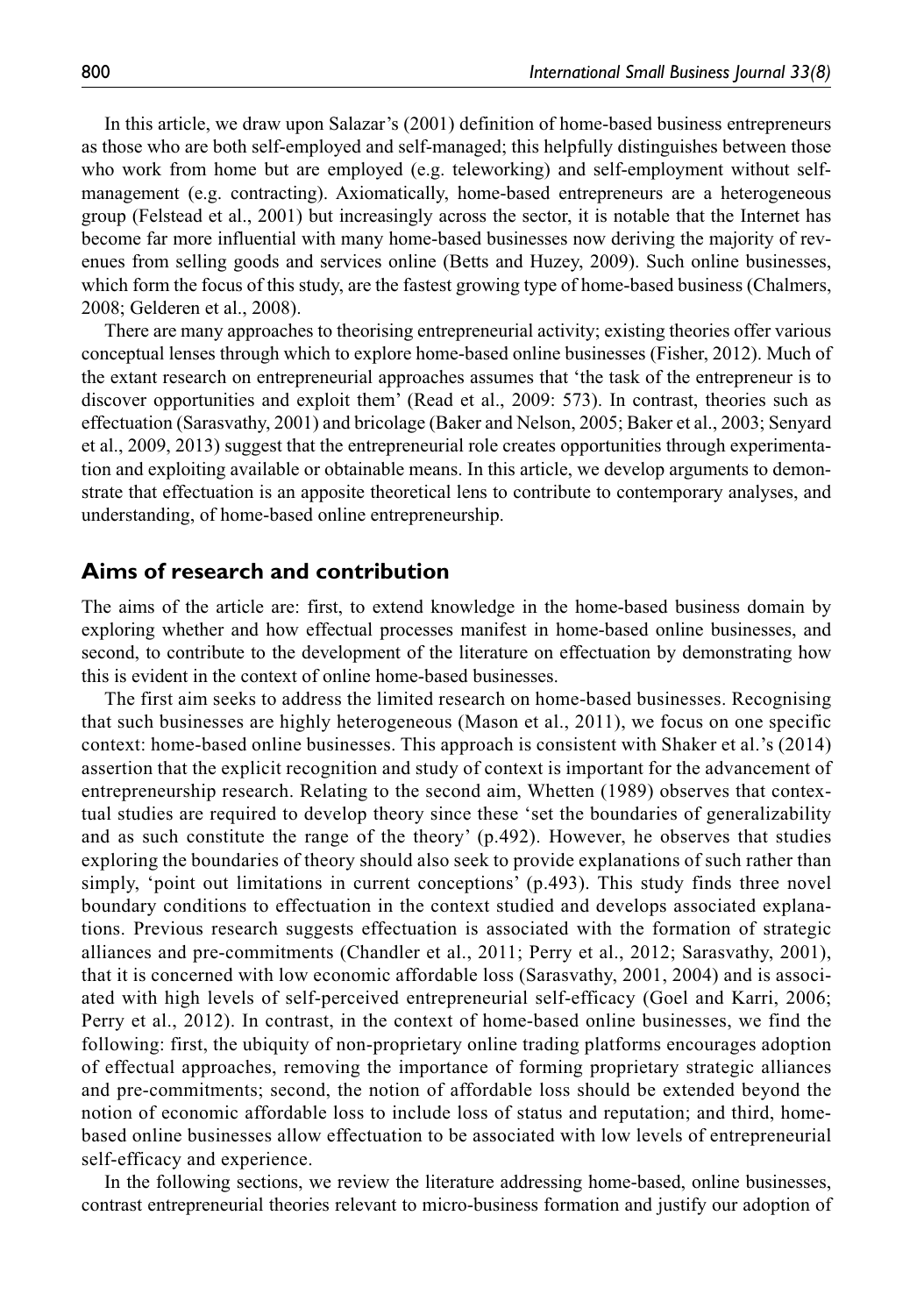effectuation as an appropriate theoretical lens. Our inductive methodology, based on interviews with key participants (Kumar et al., 1993) and our data analysis methods are then presented. Our empirical findings follow, framed both by the four heuristic principles of effectuation and the themes that emerged from reflexive consideration of our data. We then discuss our findings, present our conclusions, note implications for theory and practice and identify opportunities for further research.

### **Home-based online businesses**

### *Characterisation of home-based online businesses*

While studies of home-based businesses remain relatively scarce in comparison to those of other types of firms, an increasing body of literature has emerged over recent years. A growing subset of this literature focuses on online home-based businesses (e.g. Clark and Douglas, 2009/2010; Kim et al., 2002; Laegran, 2008; Sulaiman et al., 2009, 2010). Gelderen et al. (2008) developed the acronym SMILES to describe the characteristics of home-based online businesses: Speed, Multipleincome, Inexpensive, LEan, and Smart. 'Speed' describes such businesses as being formed quickly and operating in short rapid cycles. 'Multiple-income' describes how some online home-based businesses owners are involved in more than one form of income generation. While such multipleincome streams could mean that the entrepreneurs are not serious about their online ventures, Gelderen et al. (2008) consider these other income sources as allowing the entrepreneur to pursue their ventures 'without the pressures of immediate financial reward' (p.166), which fosters trialand-error learning and experimentation. 'Inexpensive' describes the low cost to establish and operate such businesses, a common feature of most home-based business types (Phillips, 2002). In the case of the purchase of information technology (IT) equipment, software and web-hosting, these costs have continued to decrease, while functionality has improved and services have increased (Pflugheoft et al., 2003; Yang, 2012). Such businesses are considered 'LEan' due to their being small and virtual. This is often enabled by the significant use of subcontracting and networking with other small or home-based businesses (Clark and Douglas, 2011), resulting in the growth of such businesses being associated with jobless growth (Mason et al., 2011). Finally, the authors characterise online home-based businesses as 'Smart' in terms of finding creative ways of achieving their objectives.

### *Operationalisation of home-based online businesses*

Within this article, Salazar's (2001) classification of home-working is utilised to define selfemployed, self-managed home-workers (see Table 1). This distinguishes such entrepreneurs from those working from home, employed by non-home-based businesses (Jaakson and Kallaste, 2010; Martin and MacDonnell, 2012; Maruyama and Tietze, 2012; Pérez et al., 2002). We also differentiate between businesses operated from home and those operated in the home (Mason et al., 2011; Walker and Webster, 2004). Those operating mainly online (i.e. deriving the majority of revenue from online activities) are then differentiated from those such as childcare and hospitality (Di Domenico, 2008; Duberley and Carrigan, 2013; Vorley and Rodgers, 2012).

As the extant studies of home-based online businesses do not address different types of online businesses, we explored taxonomies developed in the broader online or e-business literature (e.g. Rappa, 2013; Tapscott et al., 2000; Timmers, 1998; Weill and Vitale, 2001), before adopting Laudon and Traver's (2013) taxonomy comprising classifications consistent with how entrepreneurs describe their own ventures.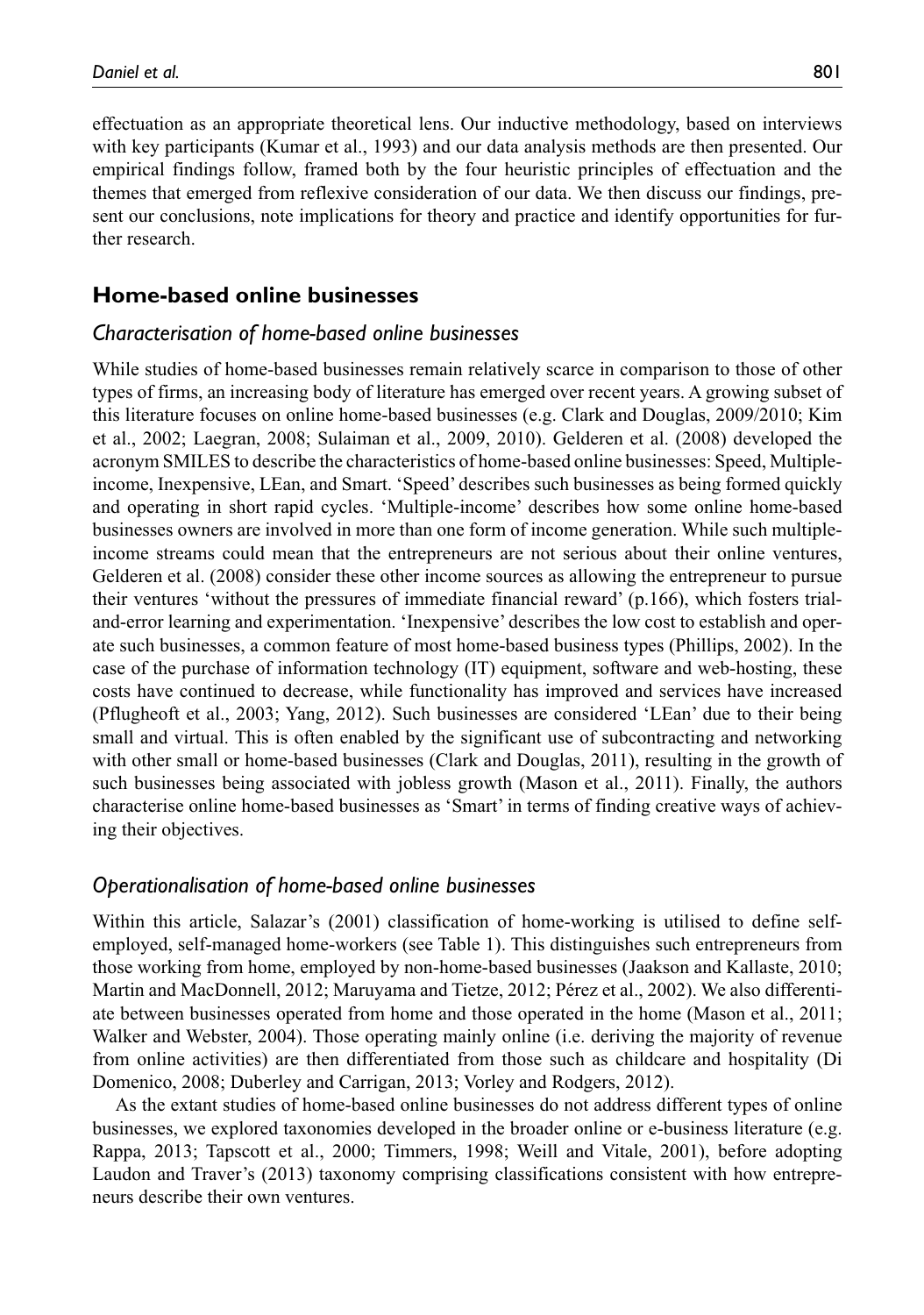| Employment<br>status                                                                                         | Managed/self-<br>managed                                                                                      | Location majority<br>of activity                                                                                                                                        | Online or offline<br>focus of home-<br>based business                                                                      | Types of online<br>business                                                                                                     |
|--------------------------------------------------------------------------------------------------------------|---------------------------------------------------------------------------------------------------------------|-------------------------------------------------------------------------------------------------------------------------------------------------------------------------|----------------------------------------------------------------------------------------------------------------------------|---------------------------------------------------------------------------------------------------------------------------------|
| Salazar (2001)                                                                                               | Salazar (2001)                                                                                                | Mason et al.<br>(2011); Walker and<br><b>Webster (2004)</b>                                                                                                             | Laudon and<br>Traver (2013)                                                                                                | See Laudon and<br>Traver (2013)                                                                                                 |
| Employed -<br>for example,<br>teleworkers<br>of large firm<br>Not a focus for<br>this study<br>Self-employed | Not self-<br>managed,<br>for example,<br>medium/<br>long term<br>contractors<br>Not a focus for<br>this study | From home, for<br>example, plumbers,<br>carpenters carrying<br>out majority of<br>work on premises/<br>sites outside their<br>own home<br>Not a focus for this<br>study | Offline – majority<br>of revenues are<br>earned from<br>activities carried<br>out offline<br>Not a focus for this<br>study |                                                                                                                                 |
|                                                                                                              | Self-managed                                                                                                  | At home $-$                                                                                                                                                             |                                                                                                                            |                                                                                                                                 |
|                                                                                                              |                                                                                                               | majority of work<br>takes place in<br>the owner's/<br>employee's home                                                                                                   | Online-<br>majority of<br>revenues are<br>earned from<br>activities<br>undertaken online                                   | E-tailer<br>Portal<br>Content provider<br><b>Transaction broker</b><br>Market creator<br>Service provider<br>Community provider |

**Table 1.** Online home-based business classification and operationalisation.

Shaded cells are area of focus/operationalisation of home-based online businesses in this study.

### **Exploring the reach and efficacy of effectuation theory**

The following section compares a number of entrepreneurial theories that have been applied to the creation and operation of micro-ventures. These include causation (Wiltbank et al., 2006, 2009), bootstrapping (e.g. Ebben and Johnson, 2006; Salimath and Jones, 2011; Winborg and Landstrom, 2001), bricolage (e.g. Baker and Nelson, 2005; Di Domenico et al., 2010) and effectuation (Sarasvathy, 2001, 2004). While there is considerable overlap between these theories (e.g. Fisher, 2012), each has a different emphasis. These distinctions can be understood by considering two key aspects: the identification of objectives or ends and the acquisition and utilisation of means by the venture.

Considering first the identification of objectives or ends, causal approaches for new ventures assume that opportunities exist exogenously. The entrepreneur's role is to discover those opportunities and determine how to exploit them (Wiltbank et al., 2006, 2009). The emphasis in such approaches is on prediction of the existence of the desired outcome and how the means available will yield the exogenous outcome. While entrepreneurs adopting causal approaches may need to acquire additional means, they will only seek those means needed to achieve their predetermined outcome.

Bootstrapping (Ebben, 2009; Winborg and Landstrom, 2001), like causative approaches, is also theorised as focusing on the achievement of exogenous objectives. However, in contrast to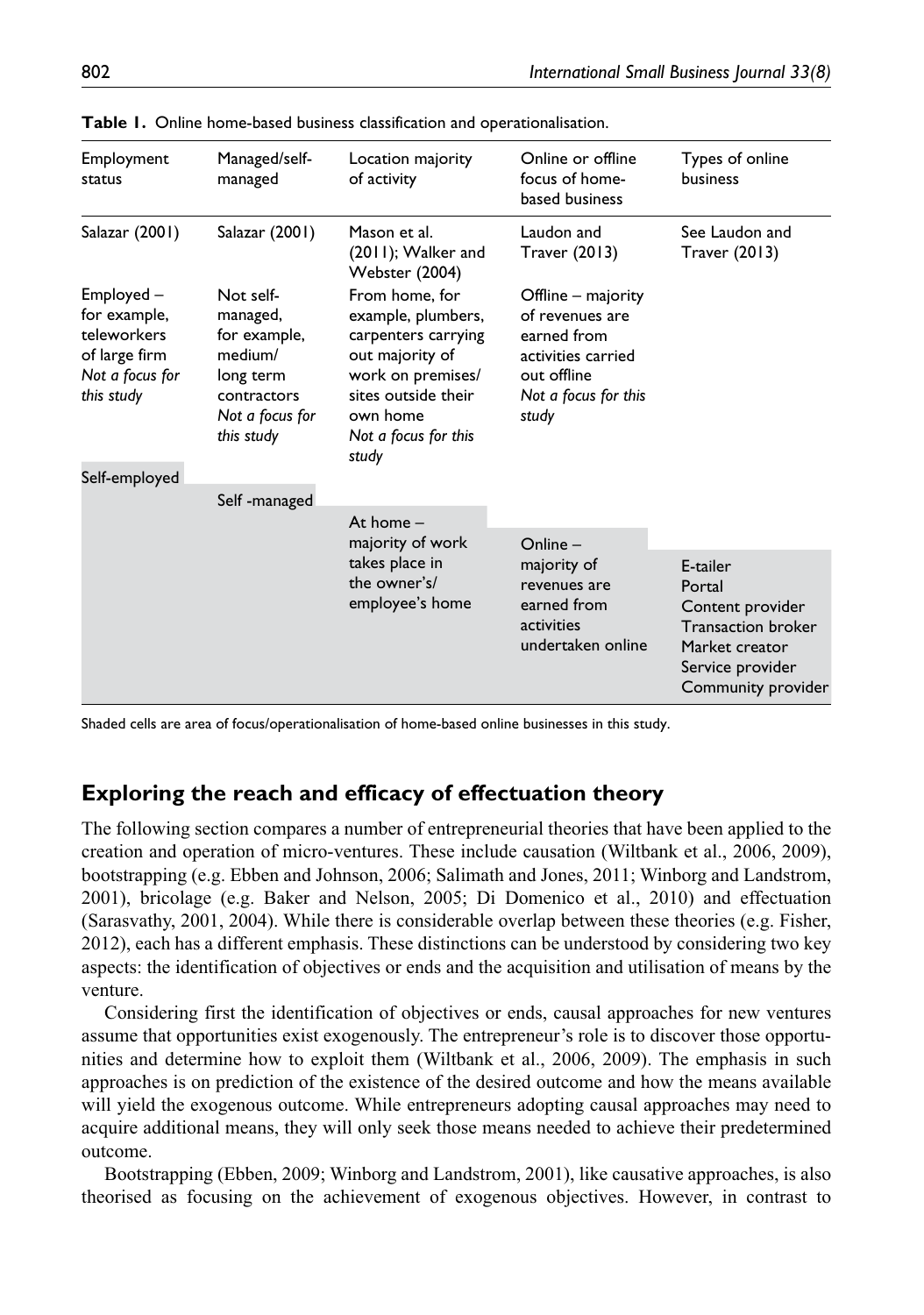causative approaches, the emphasis in bootstrapping is on the accumulation of resources in order to achieve the predetermined outcomes (Salimath and Jones, 2011). Although the concept is often used colloquially in a broader sense (Godin, 1998), bootstrapping refers to entrepreneurs who seek to avoid external investor–sourced finance (Bhidé, 1992; Greene et al., 1999; Servon, 1999; Van Auken, 2005).

In contrast to the identification of exogenous opportunities, bricolage and effectuation theorise the entrepreneur's role as creating endogenous opportunities. With bricolage, the theoretical focus is on creatively 'making do' in resource-constrained environments (Baker et al., 2003; Di Domenico et al., 2010; Senyard et al., 2009, 2013). 'Making do' may include re-purposing pre-existing resources, improvising and accumulating additional resources (Vanevenhoven et al., 2011). Preexisting resources can include networks providing access to information and further resources (Aldrich and Zimmer, 1986; Birley, 1985; Johannisson, 2000). Social resourcing (Starr and MacMillan, 1990) and social contracting (Peterson, 1995), involving social and personal links, are significant for such resource acquisition.

Bricolage is not confined to environments with low levels of available knowledge and underutilised resources. It can also be found in technological entrepreneurial activities (Garud and Karnoe, 2003). 'Resource hijacking' (Stritar, 2012) can be adopted by entrepreneurs who develop enterprises using resources others control, such as the Internet, allowing considerable cost reduction. Bricolage approaches can also mobilise resources across different internal conditions and external environments when ventures need to balance different priorities, such as social, financial or other goals (Desa and Basu, 2013).

Similar to bricolage, the concept of effectuation suggests that the role of the entrepreneur is to create, rather than to discover, opportunities (Sarasvathy, 2001, 2004). However, in contrast to bricolage, the emphasis in effectual approaches is largely on the exploitation of existing resources (Politis et al., 2012; Venkataraman et al., 2012). This leveraging of existing resources results in effectual approaches being linked to flexible opportunity creation via the exploitation of contingencies, either in the external environment or from the leveraging of their existing resources (Chandler et al., 2011; Sarasvathy, 2001). Consistent with the notion of opportunity creation, effectuators prefer opportunities with future options to those maximising current returns (Goel and Karri, 2006). Similarly, since effectuators seek to leverage their accumulated resources, this places emphasis on experimentation, as they seek to identify possible endogenous opportunities from the means they have available (Bhowmick, 2011; Chandler et al., 2011; Perry et al., 2012). While effectual approaches are flexible, they differ from adaptive approaches (e.g. Chaffee, 1985; Mintzberg, 1978), which generally view the entrepreneur as aiming to respond, albeit rapidly, to changing exogenous conditions, rather than trying to transform or create endogenous opportunities.

We would stress that the foregoing discussion is presented in order to highlight the differences between the entrepreneurial theories considered in order to clarify our focus on effectuation. As already noted, there is a high degree of overlap between these theories. For example, Fisher (2012) finds that both effectuators and bricoleurs make use of the existing resources they have available and that both entrepreneurial approaches are associated with 'an action orientation, community engagement and resource constraints as a catalyst for creativity' (p.1040). Thus, opportunity creation as expressed in effectuation theory is not in opposition to bricolage theory. Rather, the two theories should be considered as different faces of a broader multifaceted entrepreneurial prism that represents the entrepreneurial situation whereby entrepreneurs may show a combination of entrepreneurial approaches. For example, Read and Sarasvathy (2005) note that the dichotomy between causation and effectuation is a theoretical artifice to aid understanding. Thus, while Fisher (2012) found that the majority of fast-growing online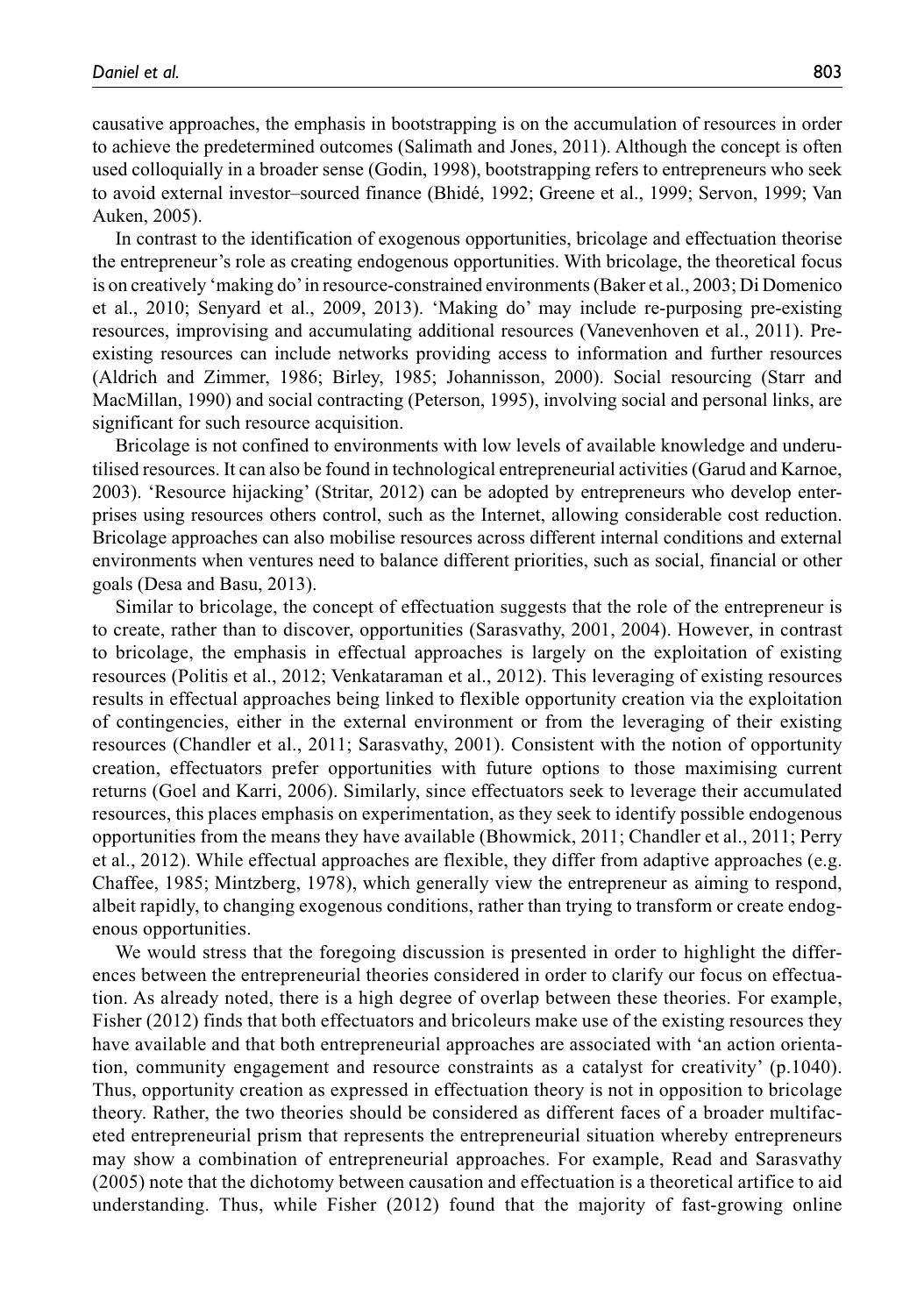businesses showed only effectual behaviours, some used a mixture of effectual and causal approaches. Similarly, previous studies have associated effectual approaches with greater selfefficacy (Goel and Karri, 2006; Perry et al., 2012) and experience, with effectuation being a learned process (Read and Sarasvathy, 2005) in that novice entrepreneurs can demonstrate causation or effectuation or both, but a preference for an effectual approach tends to increase with entrepreneurial experience.

#### *Effectuation as a theoretical lens for home-based online businesses*

As discussed, extant studies of home-based online businesses find that they have certain highly salient characteristics that, in combination, make these businesses distinct (e.g. Gelderen et al., 2008). So, for instance, most have low start-up costs, partly due to use of the home and their ease of experimentation in the online environment, where ideas can be tried online, feedback can be received and modifications can be done quickly at a relatively low cost. This allows entrepreneurs to launch such businesses and create endogenous opportunities, rather than preidentify or pre-specify exogenous opportunities. Additionally, the open nature and scalability of the online environment render resource scarcity less pressing than in other environments. The association of home-based online businesses with low investment, experimentation and opportunity creation and the lack of direct emphasis on resource accumulation are highly consistent with effectual approaches; hence, effectuation is an apposite theoretical lens for our study of such businesses.

Accordingly, the empirical investigation of home-based online businesses through an effectual lens will contribute to the understanding of the formation and development of this ubiquitous and rapidly growing sector of small and micro-businesses. It will also make a valuable contribution to the refinement of the theory of effectuation by providing examples and explanations of how and why its general principles are manifested in the study context. Hence, through developing effectuation's theoretical constructs in this way, we are able both to shed new light upon an oft-ignored research site while increasing the conceptual insights provided by this theory in order to advance its analytical reach and usefulness. In the following section, we consider four heuristic principles that characterise effectuation and which we utilise to inform this study.

### *Four heuristic principles of effectuation*

Although dynamic and contingent, effectuation does not rely on ad hoc decision-making (Wiltbank et al., 2009). Rather, it is characterised as a set of four heuristic principles (Chandler et al., 2011; Sarasvathy, 2001). First, rather than focusing on returns from a new venture, and their maximisation, effectuators consider maximum affordable loss. They 'embrace strategies that are affordable rather than optimal' (Wiltbank et al., 2009: 120). The second principle of effectuation, consistent with dynamic goal redefinition and an emergent construction of opportunities, suggests effectuators make use of contingencies rather than relying on extant knowledge or other existing resources. Research has characterised this as remaining flexible to take advantage of emergent opportunities (Chandler et al., 2011; Read et al., 2009). The third principle associates effectuation with experimentation (Chandler et al., 2011). Rather than trying to predict an uncertain future to meet a set of predefined goals, effectuators focus on elements they can either control, considering the means at their disposal or can access, and how they can use these to create endogenous opportunities (Bhowmick, 2011). This suggests that rather than be concerned if a market for a product or service exists independent of the entrepreneur, effectuators try to create the market by their actions, including bringing a sufficient number of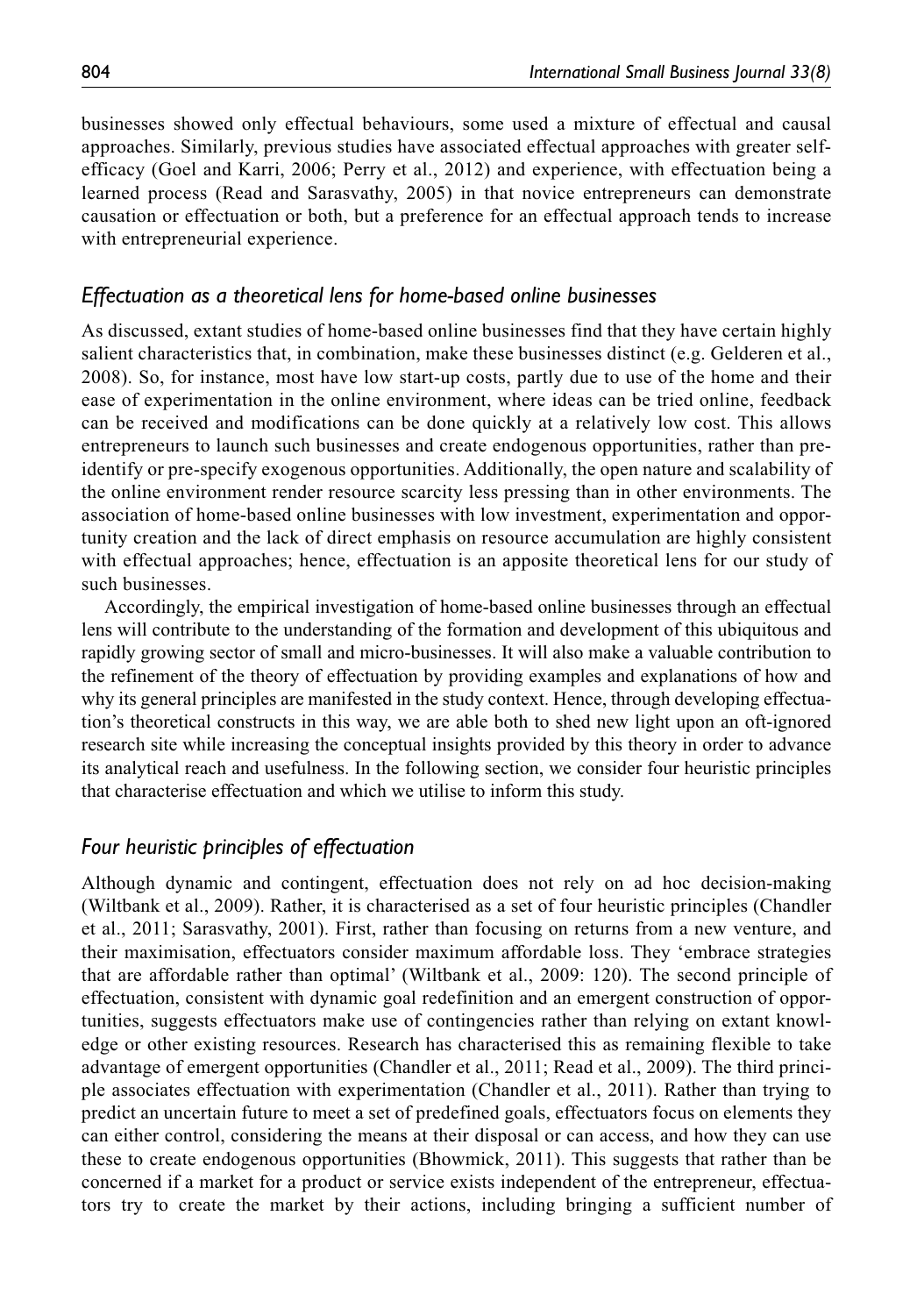| Sarasvathy (2001)<br>characterisation                                                | Chandler et al. (2011)<br>characterisation              | Description                                                                                                                                                                                                                                        |
|--------------------------------------------------------------------------------------|---------------------------------------------------------|----------------------------------------------------------------------------------------------------------------------------------------------------------------------------------------------------------------------------------------------------|
| Affordable loss rather<br>than expected returns                                      | Affordable loss                                         | Effectuators predetermine the maximum loss<br>affordable and experiment with as many options<br>as possible within limited means.                                                                                                                  |
| Exploitation of<br>contingencies rather<br>than pre-existing<br>knowledge            | Flexibility                                             | Rather than draw on pre-existing knowledge,<br>effectuators exploit contingencies that arise<br>unexpectedly over time.                                                                                                                            |
| Controlling an<br>unpredictable future<br>rather than predicting<br>an uncertain one | Experimentation<br>(focus on short-term<br>experiments) | The logic for effectuation is 'to the extent that<br>we can control the future we do not need to<br>predict it' (Sarasvathy, 2001: 252). Control is not<br>control of the future 'but the enhancing means in<br>the present' (Bhowmick, 2011: 51). |
| Formation of strategic<br>alliances rather than<br>competitive analyses              | Strategic alliances and<br>pre-commitments              | Effectuators adopt strategic alliances and pre-<br>commitments from stakeholders to reduce<br>uncertainty and provide future options.                                                                                                              |

**Table 2.** Heuristics of effectuation.

stakeholders together to sustain the new venture. As such, prior research has linked effectuation with uncertain contexts (Goel and Karri, 2006).

Finally, effectuators strive to develop strategic alliances with, and secure pre-commitments from, key stakeholders, such as suppliers and customers (Karri and Goel, 2008; Read and Sarasvathy, 2005; Wiltbank et al., 2009). Formation of such alliances and pre-commitments enables the entrepreneur to share risk with these stakeholders thus, reducing the level of affordable loss, and also to construct new opportunities. Chandler et al. (2011) suggest that strategic alliances contribute to both approaches, rather than being unique to effectuation. A key difference is that for causation, goals are set before alliance partners are sought and appropriate partners determined. In contrast, for effectuators, strategic alliance partners precede and shape the future of the venture (Sarasvathy and Dew, 2008). Table 2 provides a summary of the four elements of effectuation.

# **Research method**

As this study addresses an under-researched domain, we adopt an inductive method, based on key respondent interviews. This represents a well-accepted exploratory method (Kumar et al., 1993) that enables researchers to access the knowledge and experiences of a wide range of respondents (Dibbern et al., 2008). It also allows for a progressive, iterative and reflexive approach to data gathering and theorising critical to exploratory studies (Alvesson, 2003).

### *Key respondent enrolment*

The respondents who contributed to this study were entrepreneurs who had formed, or operated, online businesses at home. This included those who had commenced their business at home, but had subsequently moved to commercial premises as the business expanded (Respondents 1, 15 and 16) and one (Respondent 14) who had moved to home after initially operating from commercial premises. Drawing on extant definitions (Deschamps et al., 1998; Gelderen et al., 2008; Mason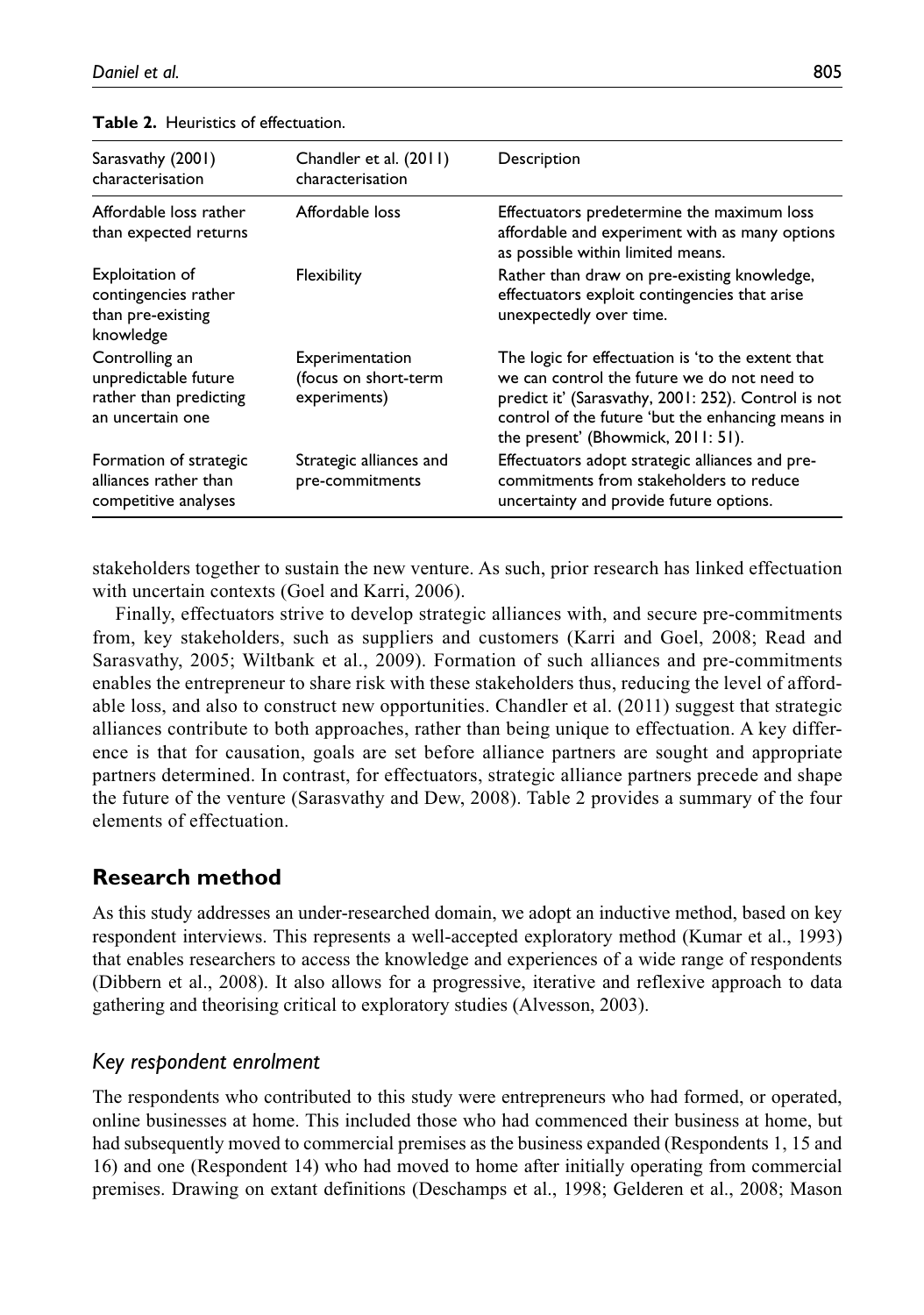et al., 2011), we defined online businesses as those in which a significant proportion of activities were undertaken online, such as the promotion of goods and services, provision of services and collection of revenues. These included online retailing, web designing and revenue-generating community portals. We placed no restrictions on the types of goods or services provided.

We used three approaches to identify and recruit possible respondents. First, we adopted a purposive sampling strategy (Easterby-Smith et al., 2008) in which the researchers identified five suitable respondents who agreed to participate in the study. Second, we adopted a snowballing approach (Bryman, 2004) by asking these respondents to identify others matching the requirements of the study. Seven additional entrepreneurs were identified through this approach. Third, we used social media (Twitter and LinkedIn), highly congruent with the population of interest. A total of 11 entrepreneurs matching the study requirements were identified, resulting in a total of 23 respondents.

Table 3 summarises the characteristics of the respondents, the nature of the businesses, year of founding, number of founders, interviewee's life-stage and status of the business. Although not a prerequisite, all were novice entrepreneurs and each business was active and viable when the interviews took place; however, we did not set limits on how long they had been in operation. Of the respondents, 15 were women and 8 men. As our iterative approach to analysis progressed, we found consistent patterns in the data, suggesting that data saturation (Silverman, 2006) was achieved.

### *Data collection*

Data collection was guided by a semi-structured interview schedule (Punch, 2005). The schedule design followed the ideas of narrative interviewing in which respondents are encouraged to tell their story relating to the study subject (Bryman, 2004; Hamilton, 2006; Larty and Hamilton, 2011). We used questions such as 'tell me the story of your business – why you started it and how you started it' to encourage respondents to describe their perspective on such aspects as temporal developments, the influence of context, their role in unfolding events and the connections they make between these. All are characteristic of narrative interviewing (Riessman, 2004b). Since our interest was in the connections between the formation (temporal component) of home-based businesses (context) and the approach of the entrepreneurs involved (their role and the connections they made) this approach was apposite. In addition to the field notes taken from the interviews, the data were supplemented with other sources (Denzin and Lincoln, 1998), such as examination of the business web sites and press coverage. All respondents were assured of anonymity as part of the research protocol to encourage candid participation.

### *Data analysis*

The majority of the interviews (21) were recorded. In cases in which the respondents did not give permission for recording, contemporaneous notes were taken. The interviews were largely conducted by at least two interviewers, allowing field note comparison to aid understanding and internal validity of the study. The researchers followed an iterative approach to data collection (Strauss and Corbin, 1990), reflecting on each interview before undertaking the next. We thematically coded transcripts and notes using NVivo software. We adopted a narrative approach to the thematic coding (Riessman, 2004a) that included recognising aspects of temporality, context, the role of the entrepreneur and connections between these aspects. The initial stage involved open or inductive coding (Dey, 1993; Miles and Huberman, 1994), in which we identified emergent themes reflecting how and why the entrepreneurs set up their home-based online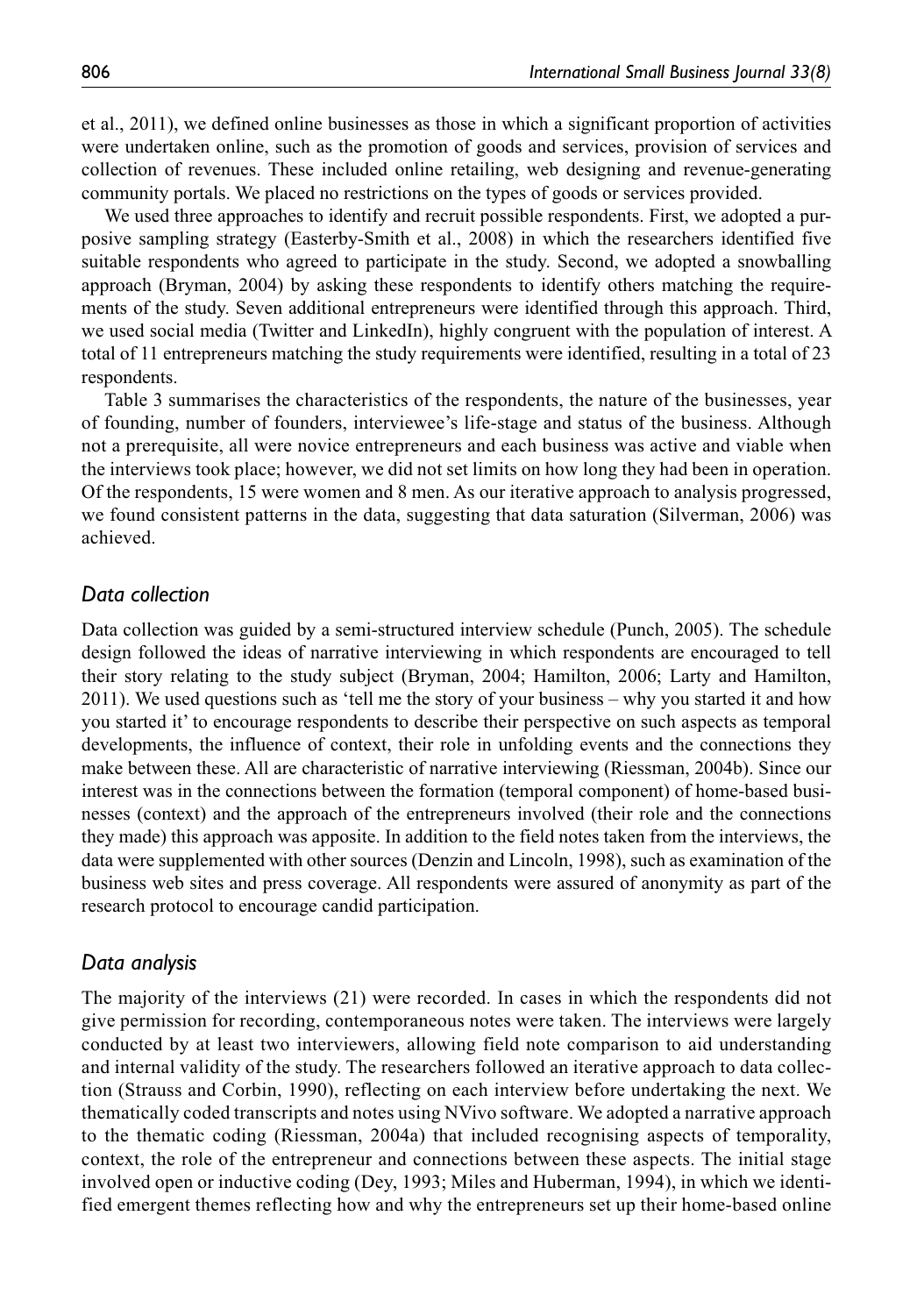|                         |        | Table 3. Characteristics of key respondents. |                       |                 |                                                |                                                                                            |
|-------------------------|--------|----------------------------------------------|-----------------------|-----------------|------------------------------------------------|--------------------------------------------------------------------------------------------|
| Respondent              | Gender | e of business<br>ŢуÞ                         | founders<br>ა<br>აბ   | started<br>When | Life stage of founders<br>at start of business | Observations                                                                               |
|                         | Female | community<br>eni<br>ā                        | 3 (all female)        | 2000            | All were mothers of<br>young children          | Recently leased commercial premises. Has been<br>bought by major media firm.               |
| $\sim$                  | Female | consumer items<br>Sale of                    |                       | 2007            | Mother of young<br>children                    | Continues to operate from home.                                                            |
| m                       | Female | Online lettings<br>agency                    | 2 (married<br>couple) | 2006            | Parents of young<br>children                   | Continues to operate from home.                                                            |
| +                       | Female | Website design                               |                       | 2007            | Mid-career                                     | Continues to operate from home.                                                            |
| LO <sub>1</sub>         | Female | Recruitment<br>consultancy                   | 3 (all female)        | 2008            | Over 50 years of age                           | Was made redundant from previous position,<br>continues to operate from home.              |
| ∾                       | Female | Professional<br>network                      |                       |                 | Mother of young<br>children                    | Was made redundant from previous position,<br>continues to operate from home.              |
| ↖                       | Female | nslator<br>Tran                              |                       | 2004            | Mother of older<br>children                    | Continues to operate from home.                                                            |
| $\infty$                | Female | marketing<br>º⊇<br>ā                         |                       | 2009            | Early career, no<br>children                   | Works part-time (50%) on home-based business.<br>Employed for other 50%.                   |
|                         |        | consultancy                                  |                       |                 |                                                |                                                                                            |
| ᡡ                       | Female | Historical<br>costumes                       |                       | 2010            | Over 50 years of age                           | Could not find paid employment.                                                            |
| ∘                       | Female | consumer items<br>Sale of                    |                       | 2007            | Mother of young<br>children                    | Thinking of changing product focus due to high<br>service requirement of current products. |
| Ξ                       | Female | consumer items<br>٥ŕ<br>Sale                 |                       | 1999            | Mother of young<br>children                    | Has developed dedicated premises on same site<br>as home.                                  |
| $\overline{\mathbf{C}}$ | Female | consumer items<br>৳<br>Sale                  |                       | 2006            | Early career, no<br>children                   | Started business along with full-time<br>employment.                                       |
| $\tilde{ }$             | Female | Script writer                                |                       | 2002            | Mother of young<br>children                    | Continues to operate from home.                                                            |
|                         |        |                                              |                       |                 |                                                | (Continued)                                                                                |

**Daniel et al.** 807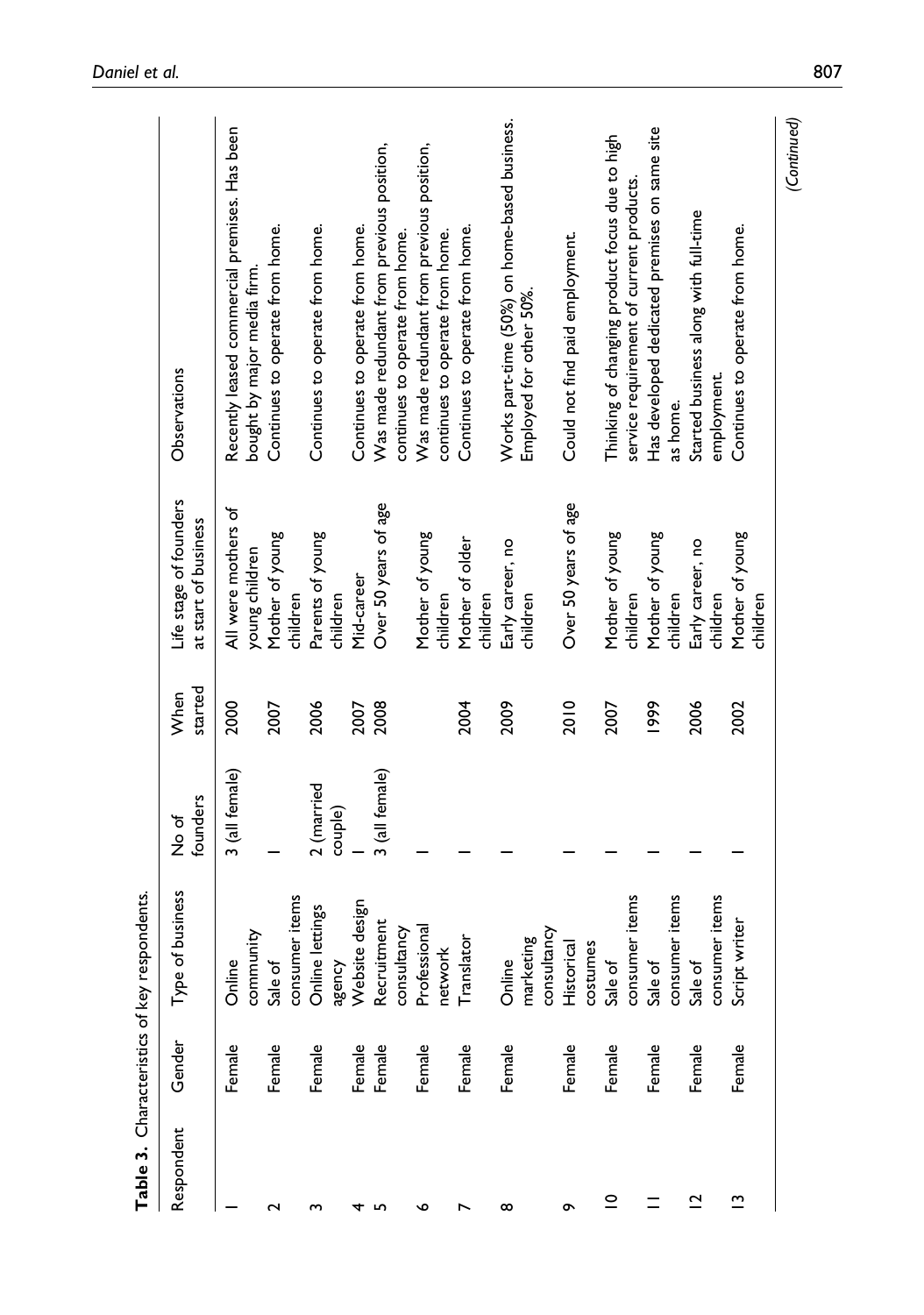| Table 3. (Continued) |         |                                              |                       |                 |                                                          |                                                                                                        |
|----------------------|---------|----------------------------------------------|-----------------------|-----------------|----------------------------------------------------------|--------------------------------------------------------------------------------------------------------|
| Respondent           | Gender  | Type of business                             | founders<br>ঠ<br>২    | started<br>When | Life stage of founders<br>at start of business           | Observations                                                                                           |
| ᅕ                    | Female  | consumer items<br>Sale of                    | 2 (married<br>couple) | 2005            | Over 60                                                  | Previously a physical store, moved to online only.                                                     |
| LO,                  | Female  | Web design                                   | 2 (married<br>couple) | 2004            | Mid-career                                               | Started solely working at home. Now dividing<br>work between home and rented commercial<br>premises.   |
| $\tilde{ }$          | Male    | Search engine<br>optimisation                |                       | 2008            | Father of older<br>children                              | Has office overseas, manages business and staff<br>virtually.                                          |
| ⊵                    | Male    | Script writer                                | 3 (all male)          | 2003            | Father of young<br>children                              | Home-based business in addition to full-time<br>work.                                                  |
| $\infty$             | Male    | Audiovisual<br>engineer                      |                       | 2004            | Mid-career, no<br>children                               | Continues to operate from home.                                                                        |
| $\tilde{=}$          | $M$ ale | design<br>Web                                |                       | 1999            | children, main carer<br>Father of young<br>for children. | product to complement current bespoke service<br>Attempting to develop an online web site<br>offering. |
| $\overline{c}$       | Male    | hosting<br>Web                               |                       | 2003            | Early career, no<br>children                             | Formed second online business in 2007 with a<br>partner.                                               |
| $\overline{a}$       | $M$ ale | of business<br>and consumer<br>items<br>Sale |                       | 2008            | Father of young<br>children                              | Also developing separate online community<br>business.                                                 |
| 22                   | Male    | design<br>Web                                |                       | 2007            | Early career, no<br>children                             | Continues to operate from home.                                                                        |
| 23                   | Male    | Technical writer                             |                       | 2004            | Mid-career, no<br>children                               | Continues to operate from home.                                                                        |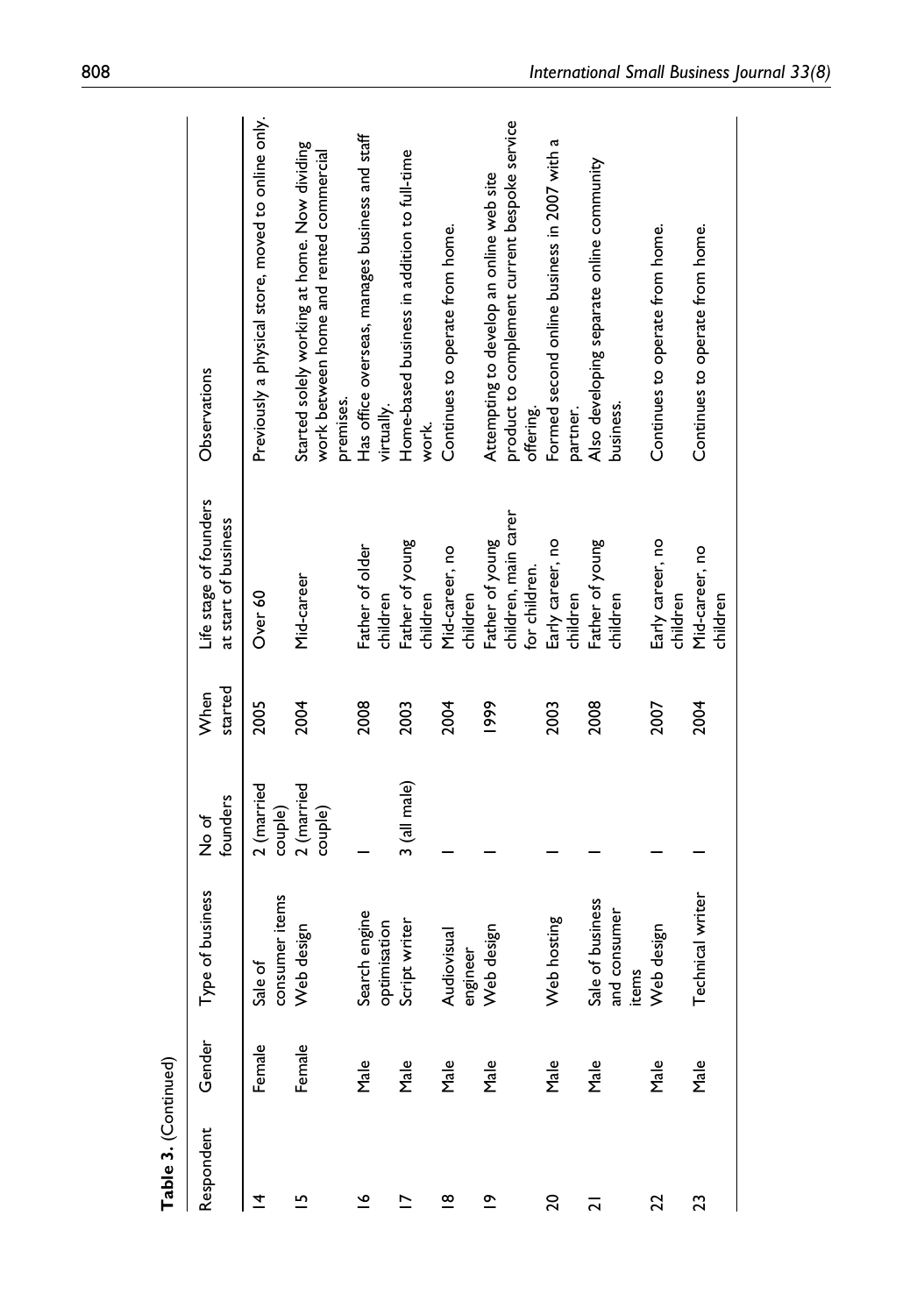businesses and how they developed them over time. The top-level codes identified are listed in Table 4 in Appendix 1.

Following this open stage of coding, we compared the codes to the key characteristics of the entrepreneurial theories discussed earlier and summarised in Table 4 (Appendix 1). This was included to ensure that, while we argued earlier in the literature review that effectuation is a useful theoretical lens to explore home-based online businesses, we did not want to constrain our analysis if it did not prove to be a good fit. Consistent with our recognition that there is overlap between theories, there is fit between the themes inductively identified and the characteristics of all theories except causation, where we found no support. However, as shown in the summary table, consistent with our conceptual arguments, effectuation provided the best fit with our data. We subsequently compared our detailed inductive codes with the four heuristic principles of effectuation. This enabled us to identify the possibility for unique aspects of the four heuristics. For example, the inductive approach led us to identify several distinct approaches adopted by the respondents to control an unpredictable future, including learning by doing and copying from others.

All stages of coding were open and unconstrained. In the first stage, there was opportunity for codes unrelated to an effectual approach to arise, such as formation of business plans or forecasts (causation), allowing for matching with theories other than effectuation. Similarly, once we focused on effectuation, matching was not assumed a priori or forced between the themes identified and the four effectuation heuristics. Rather, the themes and heuristics were only related when there appeared to be a strong relationship. Our inductive and unforced matching is an important part of our aim to explore the boundary conditions of theory, since constrained matching pre-supposes an unquestioning adoption of the theory under study.

### **Findings**

Following our inductive approach, we present themes identified in our data organised according to the four principles of effectuation. We also present emergent findings that relate to key aspects of entrepreneurship and home-based businesses discussed in extant literature and which provide further insight and support for our exploration of effectuation.

### *Focus on affordable loss rather than expected returns*

All respondents agreed that they had started a home-based business, and particularly an online business, because of the low start-up costs which contributed to a perception of low risk and, thus, an affordable loss if the business failed or ceased operating. For example, Respondent 10 described how she had first considered opening a traditional shop:

I suppose, the thing with online is you can do it a bit more gradually and dip your toe in, sort of thing, whereas if you do a bricks and mortar, you've got to have a massive outlay to buy all your stock, to do your shop-fitting, you commit to the rent and the lease.

Similarly, Respondent 3 described how having low overheads was an important part of her decision to form an online business:

Our overheads are minimal when you compare us to a normal letting agent or any other business. If we don't take a penny in a month, which we've been hard-pressed to do; our only commitment really is to RightMove advertising. I haven't got to pay rent. I haven't got to pay rates, insurance, gas, electric.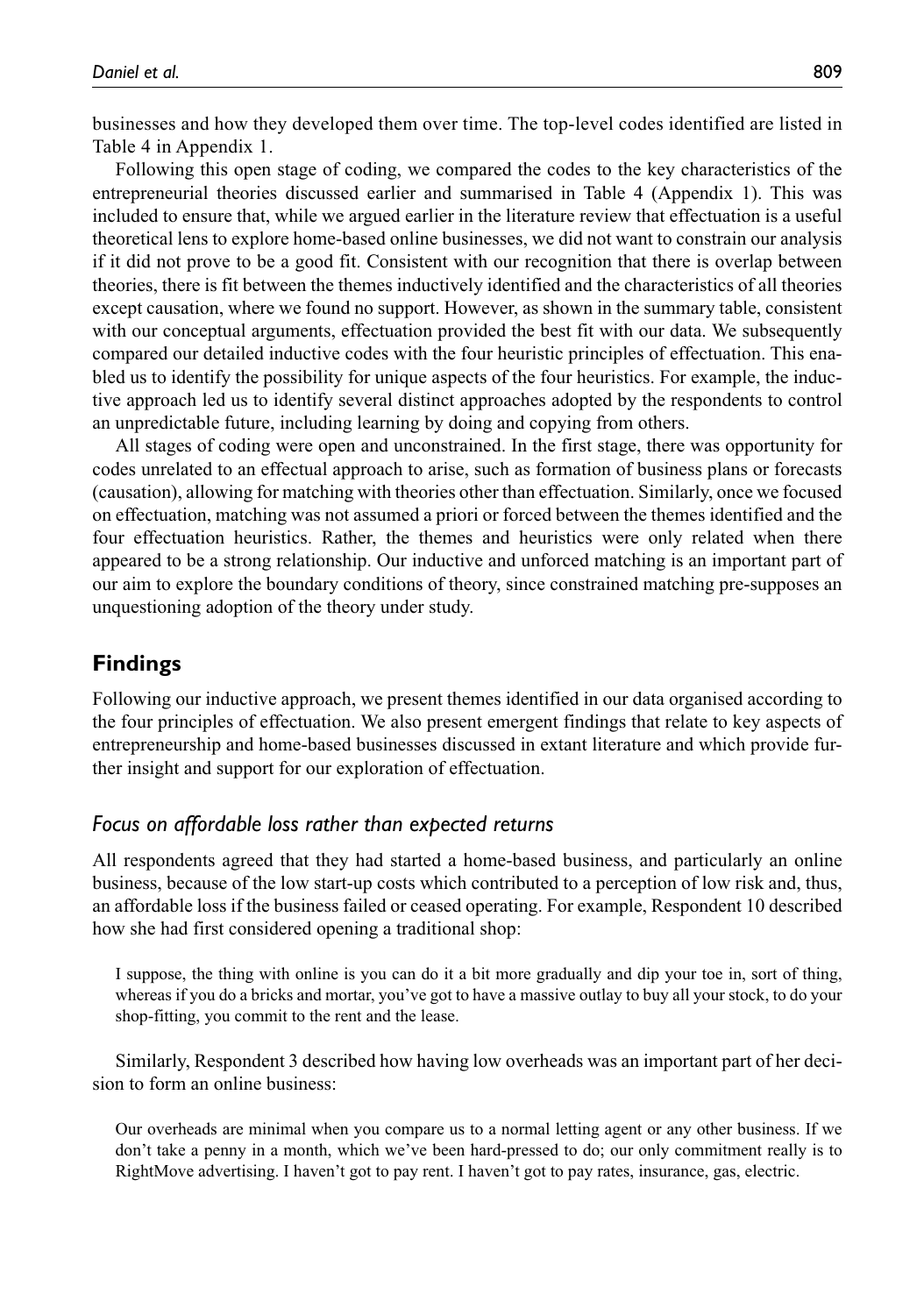Although most entrepreneurs try to reduce the risks of a new venture, such risks are usually balanced against the expected returns. In our sample, the interviewees stressed the low risks involved in online businesses at the start of their ventures; but, while they expected the businesses to be profitable, their descriptions of expectations of revenues were relatively vague, unquantified and, in some cases, imbued with modesty. For example, Respondent 1, whose business was bought by a publishing house, described the approach of one of the other co-founders at the start of the venture when 'She said I've got this idea … I don't know how it's going to make any money'. However, consistent with the effectual notions of leveraging opportunities, with the help of her other two co-founders the three women identified how they could succeed and turned her idea into a profitable venture.

Prior studies of effectuation have identified affordable economic loss (Chandler et al., 2011; Fisher, 2012; Sarasvathy, 2001). Some respondents mentioned that operating a home-based online business reduced the possibility of loss of status. For example, Respondent 10, describing why she preferred to run her online business at home to operating from retail premises, emphasised social and psychological aspects of both presenting and closing-down an offline business:

It's a public thing; you're putting yourself out there to show everybody … I love seeing what new shops have opened or, equally, what's closed, and that always makes me sad, I think, 'Oh, that's someone's dream shut down'.

The concept of 'affordable loss' may be extended beyond economic loss to include minimising risk in relation to loss of 'public' status and loss of personal goals and ambitions. Thus, affordable loss not only involves preventing feelings of possible humiliation in front of other people if the venture should fail, but also involves acceptable loss to one's sense of self.

### *Exploitation of contingencies rather than pre-existing knowledge*

In addition to the lack of clarity about the size of anticipated revenue, the majority of interviewees lacked certainty about the sources or means of generating revenues. While the respondents were decisive about the amount and type of risks they were prepared to accept, the source of revenue generation was highly emergent and contingent rather than planned. For example, Respondent 2 described how the development of her venture followed an evolutionary, rather than a pre-planned, path:

I was growing things on [my allotment] and working out recipes and stuff like that and then I decided that I could write a book … and then I needed a way to promote my book so I decided to put it on eBay and … create other products to go around it … and I came up with a variety of different products related to gardening, like packs of seeds and things like that … and also I was making our own jams and chutneys … but in the process of putting labels on jars, I worked out how to print all-circular labels, which a lot of people can't do … I made up some stickers which were rewards for potty-training and behaviour … and it gradually built up from there really.

One area in which the majority of interviewees did not have pre-existing knowledge or skill was in IT. The only cases in which interviewees had such skills were businesses that offered web site– development services. All the other interviewees emphasised their lack of IT skills, demonstrating the contingent nature of their decision to base their business online and in contrast with a resourcesand-capabilities view of venture formation (Grant, 1996; Teece et al., 1997).

Even entrepreneurs offering IT-based services were candid about the skills they possessed when they started their businesses: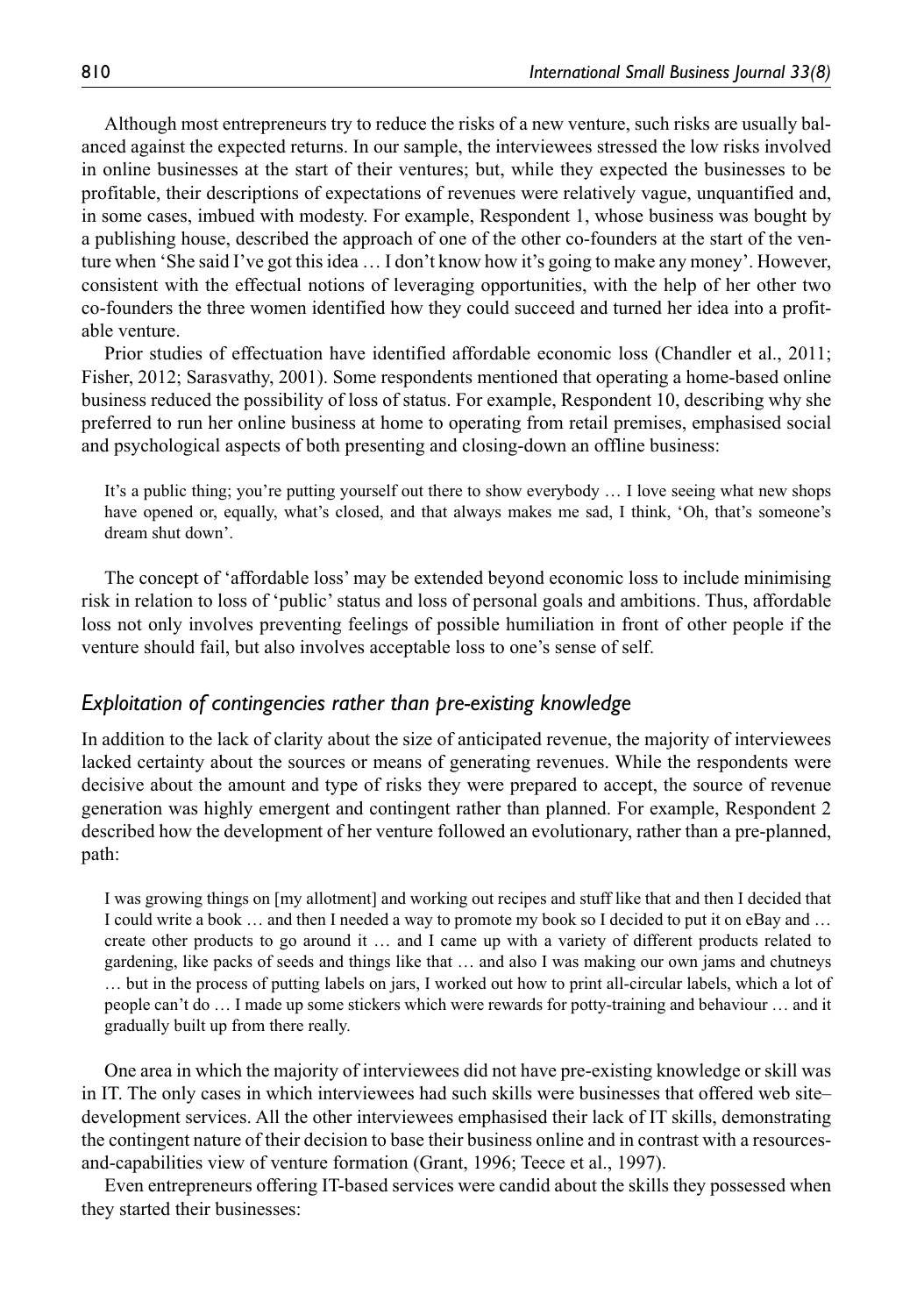I've got a background in art, architecture and design … In 1999 a friend said, 'Why don't you look at this software and do web design?' … I had an interest in computers, but I didn't know anything about web design until 1999 when I started. (Respondent 19)

#### *Controlling an unpredictable future rather than predicting an uncertain one*

As noted previously, an emergent and contingent approach to the development of the business was common among the interviewees. In a cyclic effect, this emergent approach both resulted from and caused little future planning. Since interviewees recognised that they had not predetermined how their businesses would develop, they felt no need to develop plans. Similarly, this lack of planning and evaluating possible markets resulted in no predefined direction or outcomes for their businesses. This absence of organisational planning and determining market size and share confirms the very poor fit with causative approaches, as discussed earlier.

Extant literature links effectuation to uncertainty about products or markets (Sarasvathy, 2001; Sarasvathy and Dew, 2008). Interviewees' responses suggest uncertainty about their capabilities rather than their products, services or markets. Thus, Respondent 1, when asked whether she and her co-founders had an agreed-on strategy, was critical about their abilities to develop plans saying that 'It was never planned. I don't think we are actually very good at planning things in advance'.

Control of an unpredictable future is associated with experimentation (Chandler et al., 2011). Interviewees demonstrated this by both learning by doing and copying from others. Thus, they regularly look at sites of other businesses to gain ideas they could then implement themselves:

I like to look at what's going on in America as well because they seem for whatever reason to always be slightly ahead of us. So it's quite interesting to look at what big companies like RE/MAX are doing in America and pick out the best ideas. So we've, sort of, picked a couple of things off there. (Respondent 3)

The online environment makes the ability to copy others highly feasible; information on competitors' services, products and prices is readily available on the web and can often be easily imitated, both rapidly and at low cost. Some interviewees noted that they also suffered from this ease of imitation, with their own ideas being quickly replicated by competitors.

#### *Formation of strategic alliances rather than competitive analyses*

We failed to identify themes relating to the type of strategic alliance described in much of the literature on effectuation. That is, the interviewees did not describe developing unique relationships or collaborations. Instead, most made extensive use of openly available online platforms. Those used included general trading platforms, such as eBay and PayPal, and social networking services, such as Facebook. Respondents noted that such services required little prior knowledge or experience. Potential customers were aware of these services, so this reduced the need for promotional costs. These factors contributed to the low affordable loss the respondents were seeking to achieve for their businesses.

Some respondents used more specialised platforms that were relevant to a particular market served, but again, these were open to all online businesses and not proprietary or unique. Respondent 14, who sold specialist books, described how she and her partner made use of a service that helped online booksellers:

At that time, there was an organization called AbeBooks, an umbrella organization for second-hand booksellers … booksellers pay them a sort of rental to upload books to their site. You pay them a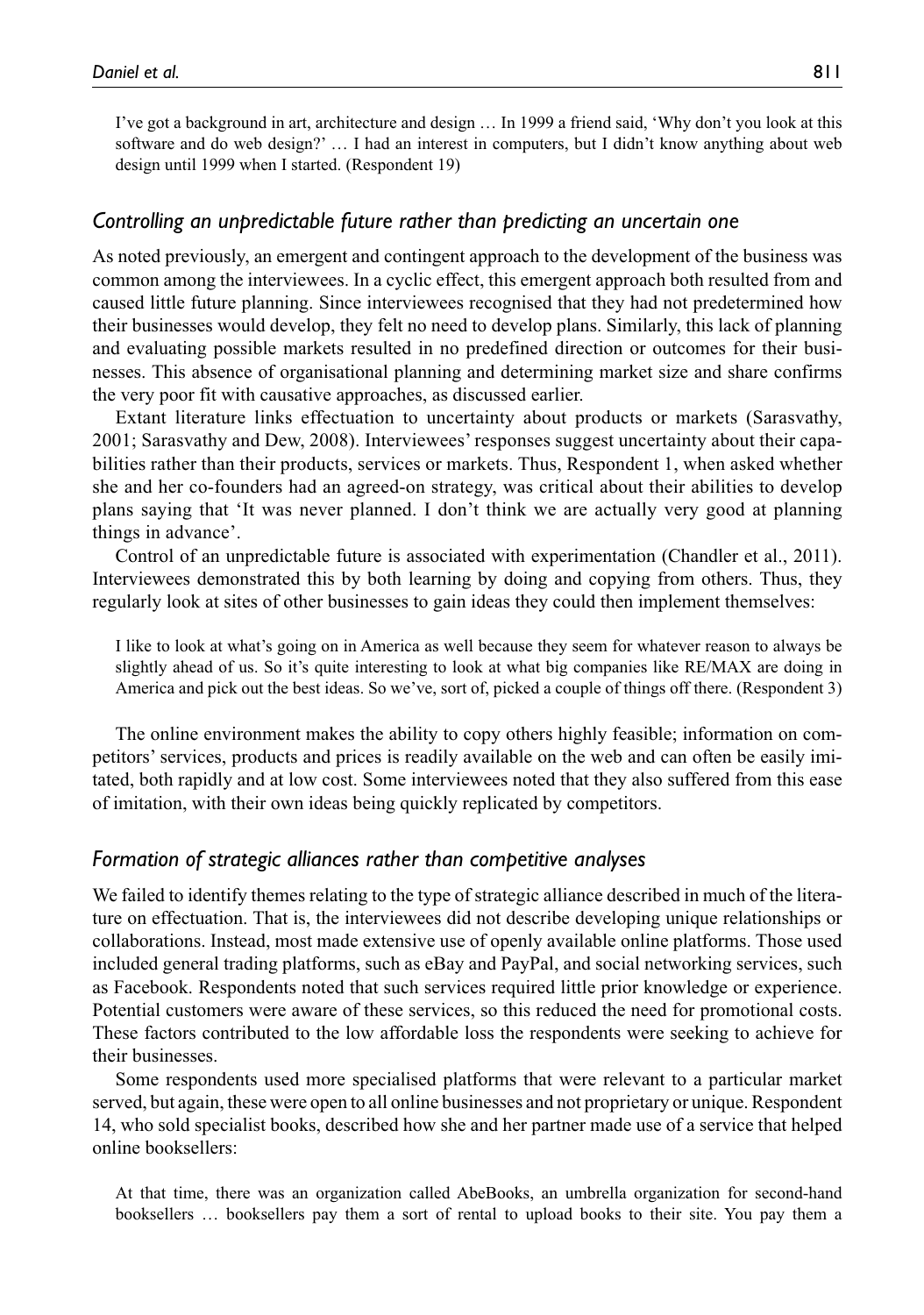commission. So that's how we started out, by doing that, and then, eventually, [we] had our own website built. And so we run both now.

Sarasvathy (2001) suggests that effectuators establish pre-commitments from stakeholders, such as customers and suppliers, as another way to reduce risk and increase available resources. In addition to the lack of evidence of strategic alliances, we found no support for the development of pre-commitments from stakeholders among respondents. Only one business received a small amount of funding from an angel investor, who was also a friend, but the interviewee was clear that this funding had not been solicited and was not material to the start-up or development of the venture. Thus, reflecting the findings from other studies of home-based online businesses, it was rare for founders to utilise external funding for start-up purposes (Gelderen et al., 2008).

#### *Effectuation and the home-based online business context*

This section discusses emergent themes identified from our narrative approach to data collection, inductive data analysis and reflexive consideration of our findings. In particular, our reflexive approach includes considering how contextual factors may influence our findings and provides further insights into effectuation and home-based online businesses. Accordingly, we discuss the contextual issues of external funding and growth orientation, entrepreneurial self-efficacy, push/ pull motivations for venture creation and evolution of entrepreneurial approaches. We are aware that other factors may influence our findings and we discuss these more fully in the final section of this article.

Prior studies associate home-based businesses with low start-up investment (Loscocco and Smith-Hunter, 2004). Our findings support this association. None of our respondents had sought external financing. Instead, they preferred to maintain the lowest possible cost base for their business, consistent with our earlier findings of the importance of the effectual concept of low affordable loss. It reflects our findings relating to the other effectual heuristics, 'not seeking to predict an uncertain future' and 'exploitation of contingencies'. External funders require explicit plans to ensure their returns and acceptable risk levels. Our respondents did not develop such plans, largely because they were pursuing experimental approaches that by their uncertain nature could not be extrapolated or quantified. While the direction of influence between external funding, growth and planning can vary in different contexts, the emphasis placed on maintaining low affordable loss by our respondents suggests that the wish to avoid using external funding was a common starting point. The wish to avoid the financial risks associated with funding limited start-up financial resources and initial growth potential and removed the requirement to formulate plans.

As discussed, the extant literature suggests that entrepreneurs have high levels of self-efficacy (e.g. Arora et al., 2013; Tumasjan and Braun, 2012) positively associated with effectuation (Goel and Karri, 2006). In contrast, our respondents were self-critical about their own capabilities, giving examples of their limited IT experience and business knowledge in marketing and planning. We explore this contradiction in more detail in the 'Discussion' section.

Consistent with previous studies (Kirkwood, 2009; Tlaiss, 2013), most respondents indicated a combination of pull and push motivations driving the formation of their businesses, rather than a single dominant motivation. For example, Respondent 6 had been made redundant before starting her business (push), but did not seek other work as she believed she could exploit her existing contacts to create a successful professional network (pull). This duality, rather than the dichotomy of motivations reflects research which identifies the importance of life incidents in the formation of home-based businesses (Vorley and Rodgers, 2012) and life course stage (Jayawarna et al.,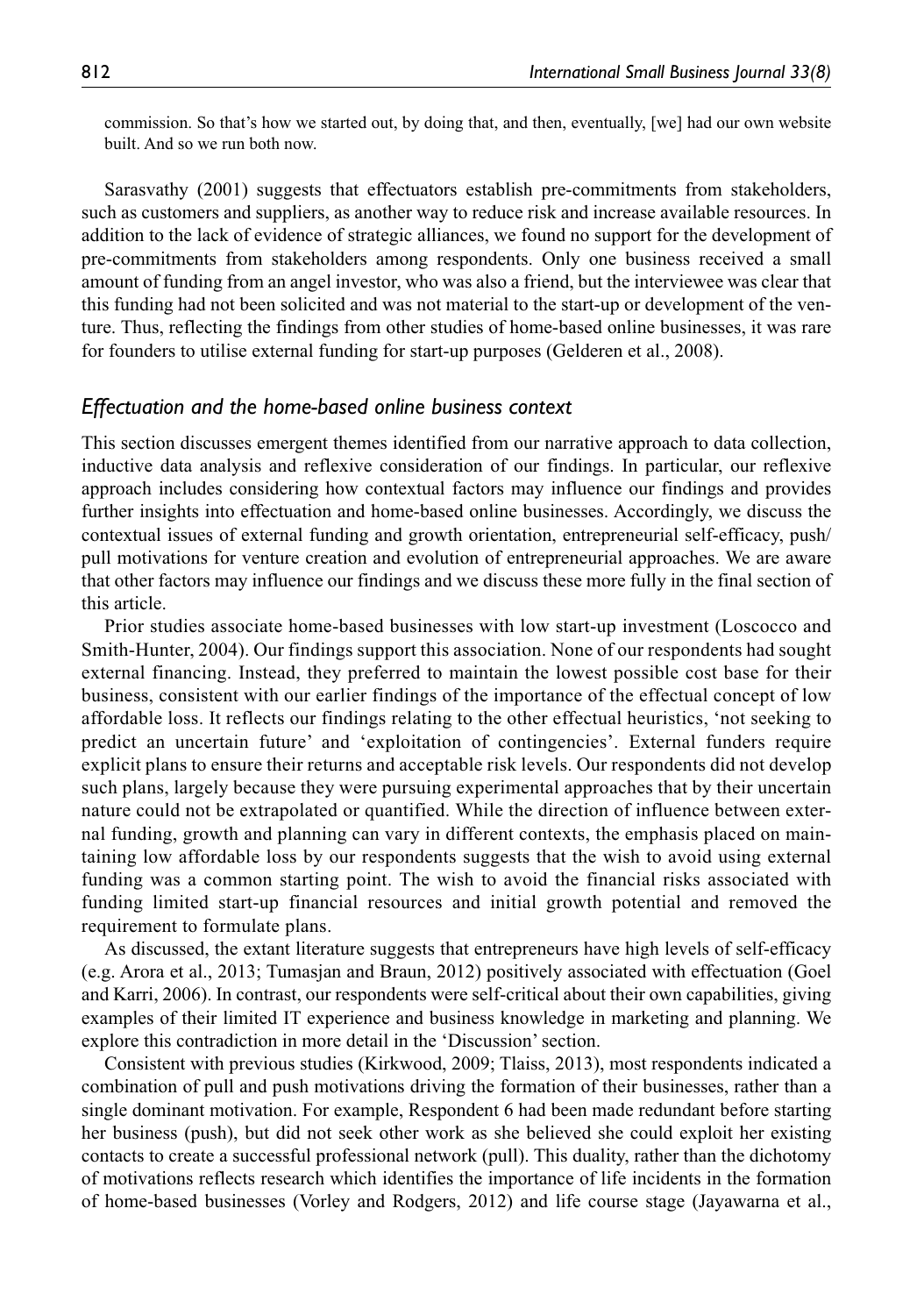2013). Our analysis extends these studies of entrepreneurial motivation by demonstrating that effectual approaches are not associated solely with either pull or push motivations. Both push and pull motivations accord with the effectual heuristics. The characteristics of online businesses of very low affordable loss, ease of experimentation and our finding of association with low selfefficacy, accord with notions of necessity (push). The 'always open' nature of online businesses (Nansen et al., 2010; Wynarczyk and Graham, 2013), involving being able to attend to the business 'after hours', and the ability to serve special-interest niche markets accord with notions of attractiveness (pull).

Read and Sarasvathy (2005) observe that as businesses grow, they tend to move from effectual to more causative approaches. The business of one of our respondents grew significantly (Respondent 1) and demonstrated this transition. The business was set up by female founders who came together with a shared interest in setting up a business to provide advice and community support specifically targeted at parents. Based on our narrative data, effectual processes did indeed orient the start and development of the business. However, these slowly gave way to more causal processes when the growth of the business began to exceed the entrepreneurs' ability to retain direct control and management and, hence, required more delegation and formal control.

### **Discussion**

The inductive, thematic analysis of our empirical material yielded a strong match with the principles of effectuation, suggesting our respondents had adopted a primarily effectual approach to the development of their home-based online business. As would be expected, they also demonstrated approaches reflective of other theories of entrepreneurship, for example, the rejection of external capital is consistent with notions of bootstrapping (Ebben, 2009; Salimath and Jones, 2011). However, our focus on the concept of effectuation allowed us to both consider what this theory highlights as highly salient about home-based online businesses, and what this particular context suggests for developing the theory of effectuation.

Our findings indicate that the respondents considered the combination of being based in the home and operating an online business offers a unique opportunity for low affordable loss. Such businesses also offered an opportunity for a contingent, or evolutionary approach to business development and, most of all, enabled experimentation through learning-by-doing and also copying from other online businesses. This suggests an additional facet to the notion of affordable loss to move beyond economic loss to recognise social and psychological loss, such as loss of reputation and social status.

We also found little support for the formation of strategic alliances and pre-commitments (Bhowmick, 2011). The availability of non-proprietary platforms and services that allow entrepreneurs to promote and operate their businesses precludes the need to form more traditional, proprietary alliances. For example, several respondents described how the use of eBay, Facebook and other services (e.g. RightMove. AbeBooks) was central to the formation and ongoing operation of their businesses. Sarasvathy and Dew (2008) state that 'the only way that anyone can become a stakeholder in the effectual process is by making a real commitment i.e. by actually staking something' (p.729). Services such as eBay, though ultimately dependent on users, do not have a stake in individual businesses and cannot be considered either strategic alliances or pre-commitments from stakeholders. However, our findings show that though they do not fit the notions of strategic alliances or pre-commitments from stakeholders, non-proprietary, open services and trading platforms contribute positively to an effectual approach to online business formation. This finding suggests that entrepreneurs involved in such ventures do not need to spend time and other resources identi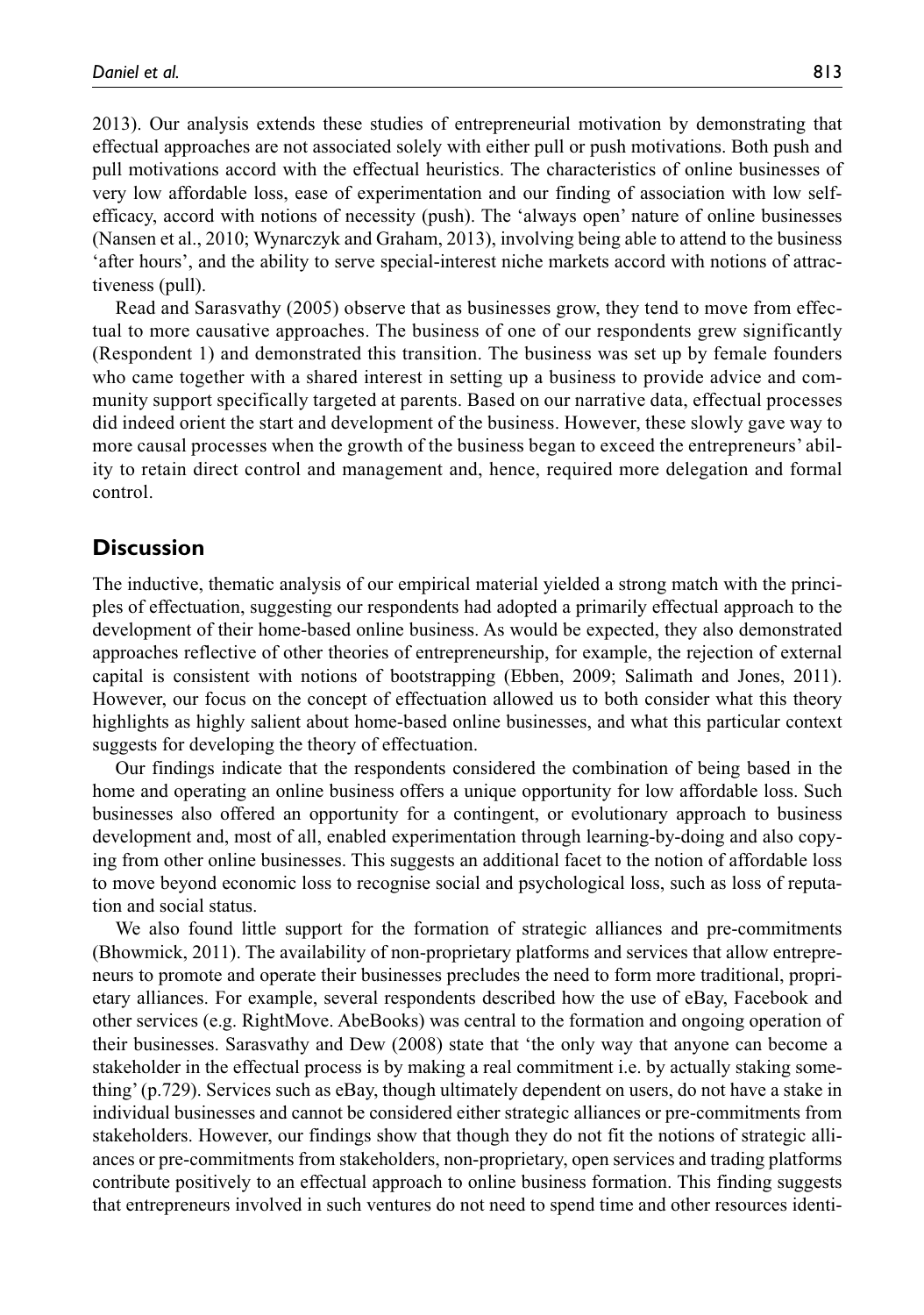fying, agreeing with and nurturing proprietary alliances, contributing further to the very low affordable loss witnessed in this context.

None of the respondents actively applied for external funding; this both causes and reinforces limited initial growth aspirations (Dutta and Thornhill, 2008; Loscocco and Smith-Hunter, 2004). We suggest that the lack of external funding has a similar reinforcing effect on the adoption and pursuit of an effectual approach and the ability to avoid the development of business plans and forecasts associated with causative approaches. Rather than seek external funding, an alternative approach to growth could be the sharing of resources with other entrepreneurs or organisations, as described by resource dependence theory (Pfeffer and Salancik, 1978). While such approaches might be relatively informal and, hence, reduce the need for formal business plans and other elements of a causative approach, their formation would have characteristics similar to the formation of strategic alliances and pre-commitments for which we did not find support, such as investment of time and resources in developing and maintaining resource-sharing arrangements. We would suggest that further research be undertaken into how effectual approaches could incorporate resource-sharing arrangements and how these may differ from the strategic alliances and precommitments that have characterised previous studies of effectuation (Sarasvathy, 2001, 2004).

Effectuation is frequently linked to product and market uncertainty (Chandler et al., 2011). However, we found little concern for such aspects. Rather, frequent references were made to perceived lack of knowledge and experience. These limitations pertained to both business matters and use of IT, except for the businesses based on web development. Our findings, therefore, differ from studies that associate entrepreneurship with high levels of self-efficacy (e.g. Arora et al., 2013; Tumasjan and Braun, 2012) and those that associate high levels of self-efficacy with effectuation (e.g. Goel and Karri, 2006). This difference might arise from two particular features of the home-based online business context: the ability to set affordable losses at lower levels than other types of start-up ventures, and the potential opportunity offered by the online environment for experimentation, encouraging start-up despite low levels of self-efficacy. This association is supported in that all respondents were novice entrepreneurs without prior experience. Previous studies associate effectual approaches with more experienced entrepreneurs (Read and Sarasvathy, 2005), but these findings suggest that the lower level of self-efficacy required by home-based online business entrepreneurs undermines this association between experience and effectual approaches.

### **Conclusion**

In this article, we have presented empirical evidence of how effectual processes are manifest in the case of home-based online businesses – an emerging and significant market sector. Such businesses offer a unique setting in which to explore effectual processes. A virtuous cycle can be established, with the low investment associated with a home-based business combined with the ability to undertake small and rapid experiments offered by the online environment. The need for limited initial and ongoing investment obviates the need to depend upon external investors and other forms of strategic alliances, which, in turn, mitigates pressure to undertake more predictive approaches to venture development.

Gathering empirical evidence is a recognised means of developing extant theory (Hambrick, 2007; Robey et al., 2008; Weick, 2007). Our empirical evidence suggests three refinements of effectuation theory within this particular context. First, the ubiquity of non-proprietary online trading platforms encourages the adoption of effectual approaches and removes the importance of forming proprietary strategic alliances and pre-commitments; second, the notion of affordable loss that forms a central tenet of effectuation should be extended beyond the notion of economic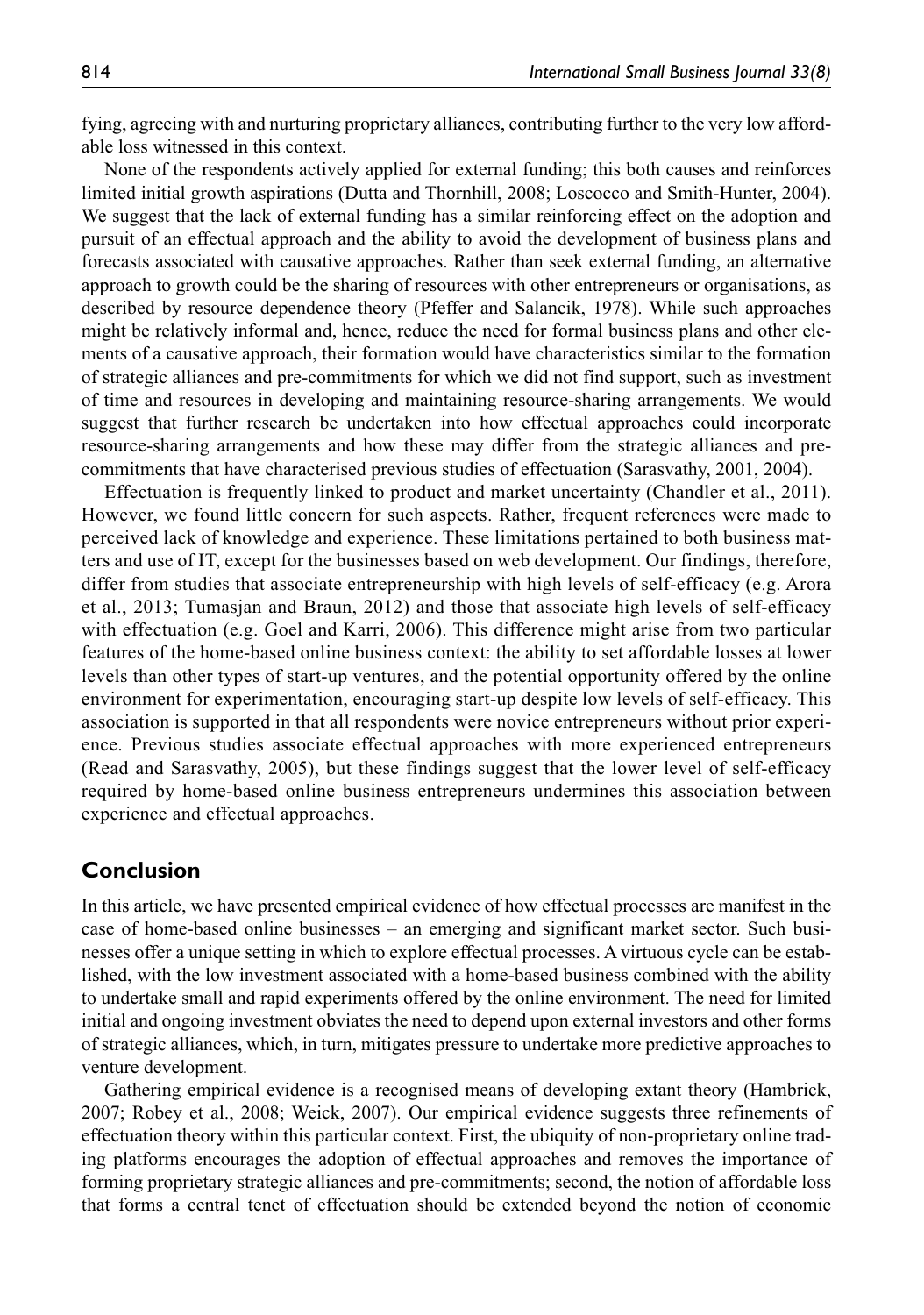affordable loss to include social and psychological loss; and third, certain business contexts, such as home-based online businesses, that offer very low affordable loss and an opportunity to undertake rapid experimentation allow effectuation to be associated with low levels of entrepreneurial self-efficacy and experience.

We note that effectuation has been characterised as a set of heuristics, rather than a monolithic theory, and thus, we do not believe our findings in this specific domain undermine or lessen the validity of this theory. Rather, consistent with Sarasvathy's (2001), we suggest that our findings offer a refinement to the ideas of effectuation by providing a 'special theory of effectuation' (p.244) of greater relevance for the home-based online business context.

### *Implications for practice*

This article provides valuable insights for putative entrepreneurs and those who support and educate entrepreneurs. To date, much of the education and support for entrepreneurs has emphasised a causal or predictive approach (Sarasvathy and Venkataraman, 2011).

This analysis not only highlights the under-represented effectual approach but also demonstrates that the particular case of home-based, online businesses may be particularly suited to entrepreneurs who do not conform to popular ideas about entrepreneurship. They include those who cannot articulate their goals, want to avoid risks, doubt their abilities or lack experience in key areas and those who are concerned about loss of status. When judged through a causal mindset, such individuals would not appear to be suitable entrepreneurs. This study suggests that effectual approaches to online businesses may be helpful in the start-up and development of successful entrepreneurial ventures that may later adopt more causal approaches.

The findings should also be of interest to more established entrepreneurs. As Chandler et al. (2011) note, consideration of an effectual approach may also provide an 'expanded repertoire' for entrepreneurs who have previously adopted a causal approach (p.388). This could bring a range of benefits, including the ability to take advantage of unexpected circumstances and to work with colleagues and other ventures that adopt a more effectual approach.

#### *Research limitations and further research*

Although we sought a diversity of entrepreneurs and home-based online businesses, our sample did not include ventures perceived initially as high growth by their founders. Findings might differ for high-growth ventures requiring high initial investment and external funding. These conditions are likely to encourage greater planning and high levels of self-efficacy and would be facilitated by strategic alliances. Further research could attempt to identify high-growth home-based businesses and determine the extent to which an effectual approach can be adopted and whether and how the principles of effectuation play out in this particular context.

The entrepreneurs in our study adopted a largely effectual approach. However, the direction of causality is not clear. Are effectual entrepreneurs more likely to start home-based online businesses? Or do home-based online businesses encourage entrepreneurs to become effectuators? A longitudinal research design may help to tease out the interplay between the traits and entrepreneurial approach of entrepreneurs and the development of their new ventures (see, for example, Chetty et al., 2013). Interestingly, an effectual approach appears to cut across the four types of micro-business owners identified by Jaouen and Lasch (2013), suggesting that such typologies could be extended to incorporate recognised entrepreneurial approaches.

Previous studies have also shown that gender is important when considering home-based businesses, although findings are often contradictory. For example, Cooper (2013) and Thompson et al.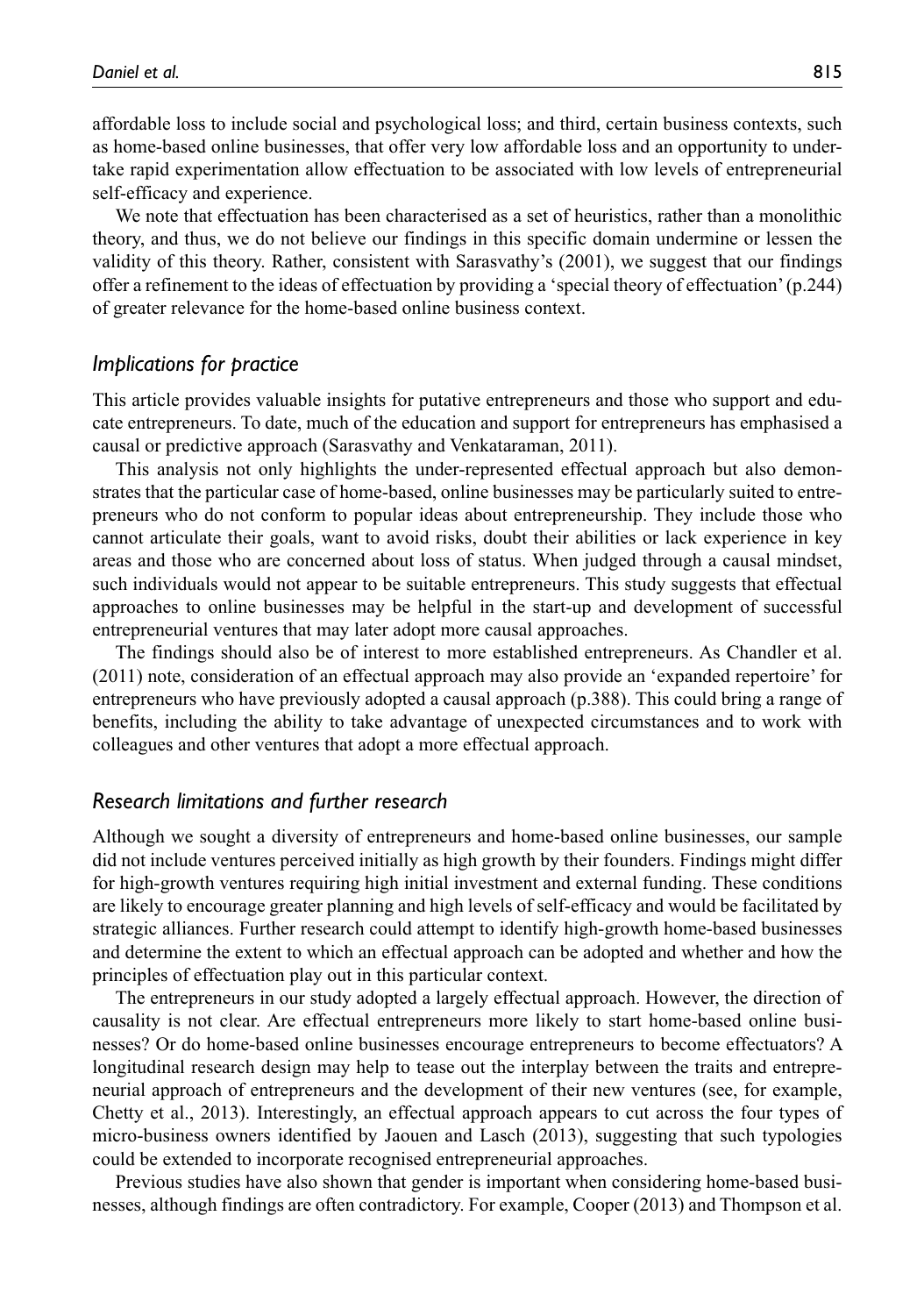(2009) suggest women are more likely to start such businesses due to push factors, such as lack of work options; Kirkwood (2009) and Verheul et al. (2005) find men and women motivated by similar pull and push factors, while Hughes (2003) and Breen (2009/2010) find pull factors such as the desire to undertake particular meaningful work as the dominant motivation for women to start home-based businesses. A more recent study by Tlaiss (2013) finds that rather than either push or pull motivational factors, women entrepreneurs demonstrate a complex interplay of both types of motivation. Other gendered aspects include lifestyle strategies for balancing work and home-life (Breen, 2009/2010; Duberley and Carrigan, 2013; Philipps, 2008), feelings of isolation (Greenhaus et al., 2003; Thompson et al., 2009), attitudes to IT (Ndubisi, 2008) and attitudes to growth (Breen and Karanasios, 2010; Ehlers and Main, 1998; Redmond and Walker, 2009/2010). We suggest that many of the contradictions of gendered aspects arise from the confounding of different types of home-based business, and would encourage researchers to focus on particular business types, such as our focus on home-based online businesses and the development of the detailed typology shown in Table 1. We are also unaware of studies that consider gendered aspects of effectuation and would suggest that such studies would provide additional refinement.

We also suggest that the ease of experimentation offered by the online environment provides an explanation for the low levels of self-efficacy identified. The links between the opportunity for experimentation and levels of self-efficacy should be further explored, with consideration given to the personal, social and ethical implications of individuals with lower self-efficacy being afforded the opportunity to start their own home-based online business.

### **Funding**

The author(s) received no financial support for the research, authorship, and/or publication of this article.

# **Appendix 1**

### *Identifying a suitable theoretical lens*

**Table 4.** Matching open codes to key characteristics of entrepreneurial theories.

| Open/inductive codes identified         | Subsequent matching with key characteristics of<br>entrepreneurial theories |  |
|-----------------------------------------|-----------------------------------------------------------------------------|--|
| Advice sources, learning and copying    |                                                                             |  |
| Banks/financial advisors                | No data / negative responses<br>Bootstrapping - lack of external capital    |  |
| Copying from or by others               | Effectuation - experimentation                                              |  |
| Learning by doing and developing        | Effectuation - experimentation                                              |  |
|                                         | Adaptive - incrementalism                                                   |  |
|                                         | Bricolage - reusing, making do                                              |  |
| Uses free online sources of advice, for | Effectuation - experimentation                                              |  |
| example, fora                           | Bricolage – action to solve problems/making do                              |  |
| Benefits of online businesses           |                                                                             |  |
| Can work anywhere or anytime            | Effectuation – low affordable loss                                          |  |
|                                         | Bricolage – making do                                                       |  |
|                                         | Bootstrapping - lean operation                                              |  |

 *(Continued)*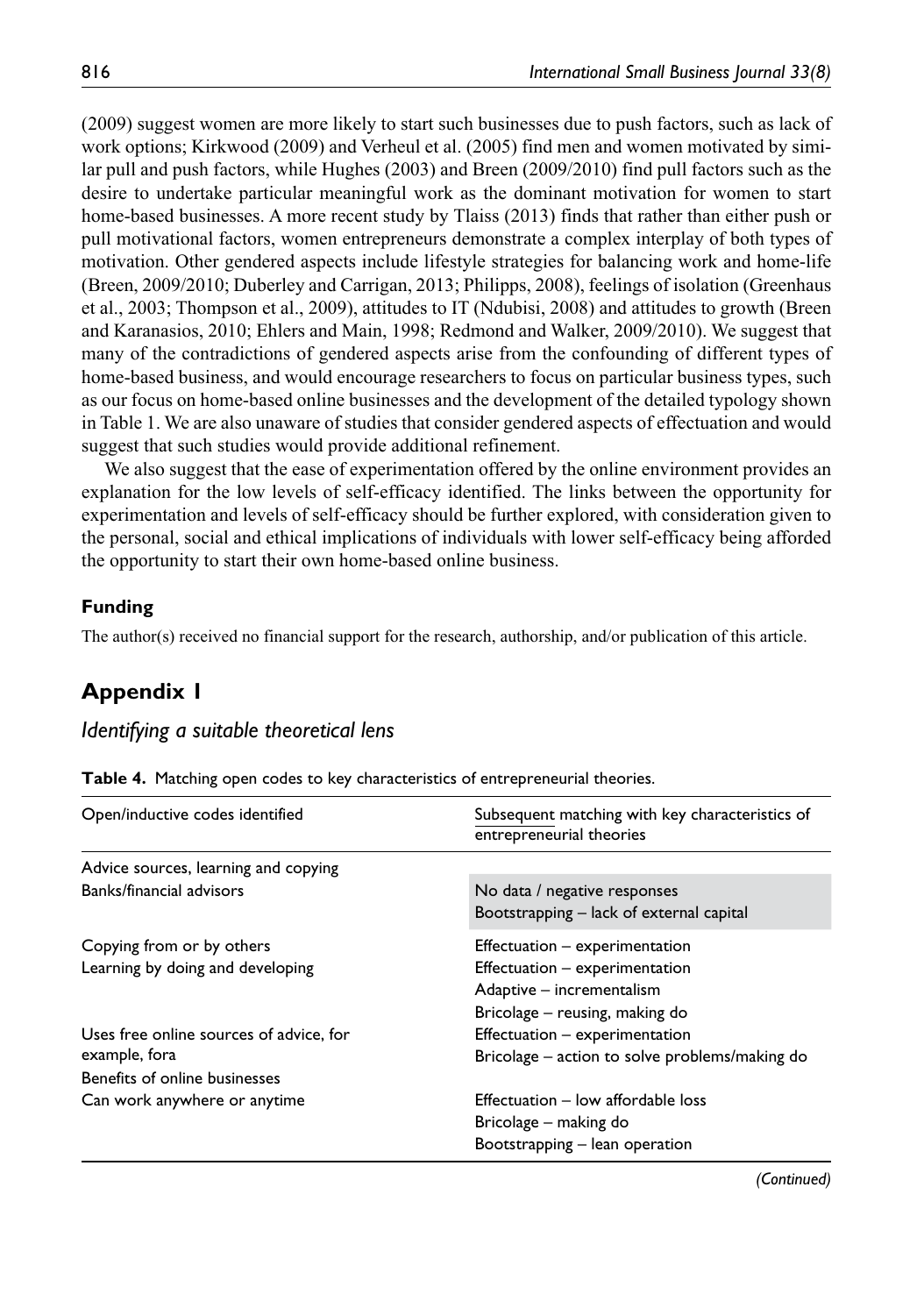**Table 4.** (Continued)

| Open/inductive codes identified                               | Subsequent matching with key characteristics of<br>entrepreneurial theories                                                                                                                            |
|---------------------------------------------------------------|--------------------------------------------------------------------------------------------------------------------------------------------------------------------------------------------------------|
| Initial costs limited<br>Can start small                      | Effectuation - low affordable loss<br>Adaptive - incrementalism<br>Bootstrapping – lean operation<br>Effectuation - low affordable loss<br>Adaptive - incrementalism<br>Bootstrapping – lean operation |
| Benefits of working from home                                 |                                                                                                                                                                                                        |
| Can work around other responsibilities                        | Effectuation - low affordable loss/opportunity cost                                                                                                                                                    |
| Freedom to work how, when and wherever                        | Bootstrapping - lean operation<br>Effectuation - low affordable loss<br>Bricolage – making do<br>Bootstrapping – lean operation                                                                        |
| Collaborations with suppliers, customers and<br>so on.        | No data<br>Lack of fit with effectuation                                                                                                                                                               |
| Family involvement<br>Spouse attitude, support or involvement | Effectuation - low affordable loss<br>Bricolage - making do<br>Adaptive - incrementalism                                                                                                               |
| Children or plans for children in future                      | Bootstrapping - lean operation<br>Effectuation - low affordable loss<br>Bricolage - making do<br>Adaptive - incrementalism<br>Bootstrapping – lean operation                                           |
| Other family involvement                                      | Effectuation - low affordable loss<br>Bricolage - making do<br>Adaptive - incrementalism<br>Bootstrapping – lean operation                                                                             |
| Planning/goals/growth                                         |                                                                                                                                                                                                        |
| Flexible goals/growth                                         | Effectuation $-$ flexible goals<br>Lack of fit with causation                                                                                                                                          |
| Strategic planning/identification of clear goals              | No data / negative response<br>Lack of fit with causation                                                                                                                                              |
| Market planning/sensing/fast reacting                         | Lack of fit with adaptive                                                                                                                                                                              |
| Modesty/self-efficacy                                         |                                                                                                                                                                                                        |
| Modesty about business goals/ambitions                        | Effectuation – flexible goals<br>Bricolage - flexible goals                                                                                                                                            |
| Modesty about own abilities and skills                        | Bricolage - making do                                                                                                                                                                                  |

Shaded cells represent lack of data in category that might be expected (to demonstrate that coders were alert to such data and not self-reinforcing of certain interpretations) – and/or significant lack of fit with theories considered.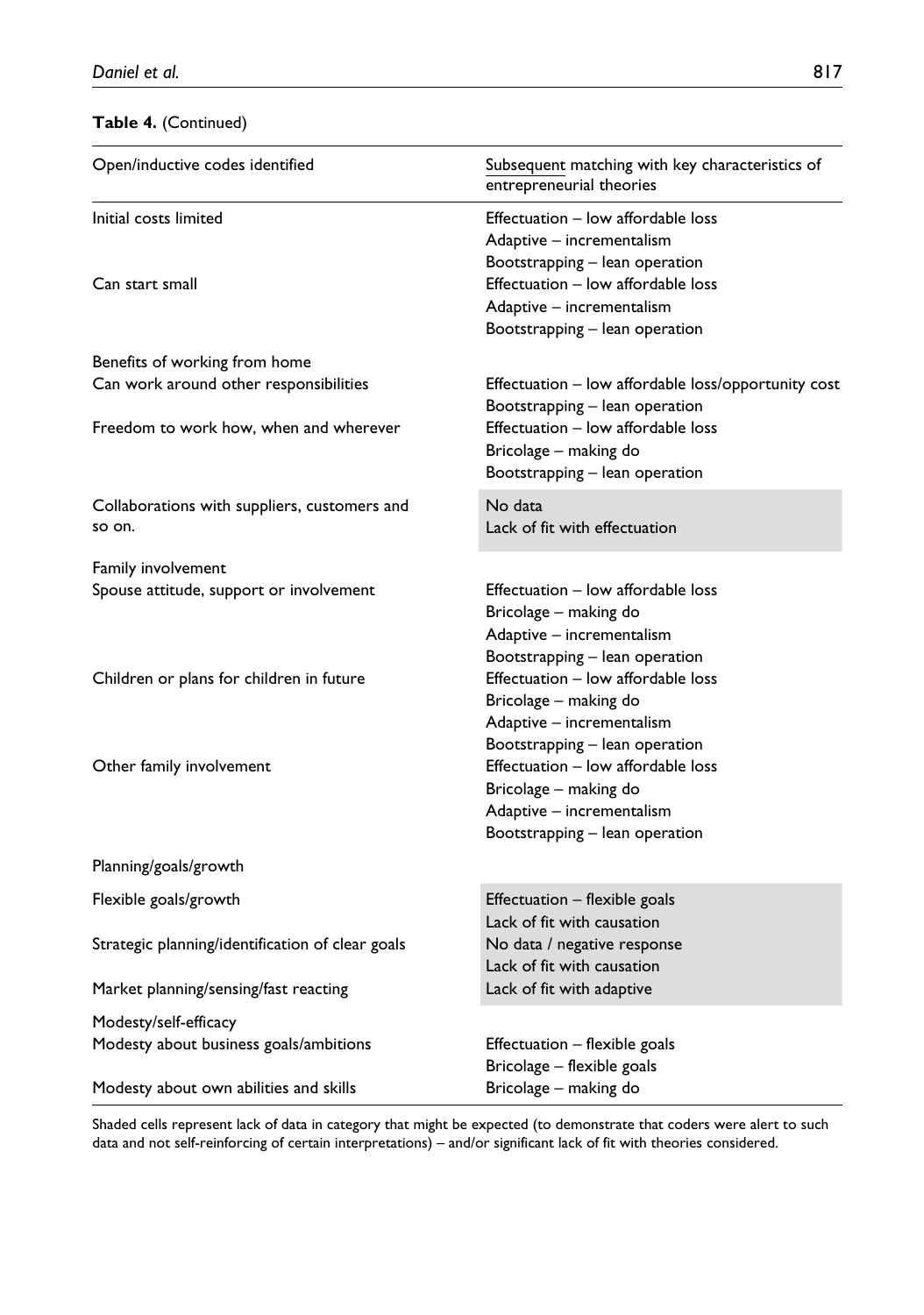### *Summary*

| Entrepreneurial theory | Count of matches |
|------------------------|------------------|
| Effectuation           | 13               |
| <b>Bricolage</b>       | Q                |
| Bootstrapping          |                  |
| Adaptive               | 6                |
| Causation              | 0                |

### **References**

- Aldrich H and Zimmer C (1986) Entrepreneurship through social networks. In: Sexton D and Smilor R (eds) *The Art and Science of Entrepreneurship*. New York: Ballinger, pp.3–23.
- Alvesson M (2003) Beyond neopositivists, romantics, and localists: A reflexive approach to interviews in organizational research. *Academy of Management Review* 28(1): 13–33.
- Arora P, Haynie J and Laurence G (2013) Counterfactual thinking and entrepreneurial self-efficacy: The moderating role of self-esteem and dispositional affect. *Entrepreneurship Theory and Practice* 37(2): 359–385.
- Baker T and Nelson R (2005) Creating something from nothing: Resource construction through entrepreneurial bricolage. *Administrative Science Quarterly* 50(3): 329–366.
- Baker T, Miner AS and Eesley DT (2003) Improvising firms: Bricolage, account giving and improvisational competencies in the founding process. *Research Policy* 32: 255–276.
- Betts SC and Huzey D (2009) Building a foundation without brick and mortar: Business planning for home based and cyber businesses. *International Journal of Business and Public Administration* 6(2): 50–60.
- Bhidé AV (1992) Bootstrap finance: The art of start-ups. *Harvard Business Review* 70: 109–117.
- Bhowmick S (2011) Effectuation and the dialectic of control. *Small Enterprise Research* 18(1): 51–62.
- Birley S (1985) The role of networks in the entrepreneurial process. *Journal of Business Venturing* 1(1): 107–117.
- Breen J (2009/2010) Gender differences in home-based business ownership. *Small Enterprise Research* 17(2): 124–136.
- Breen J and Karanasios S (2010) Growth and expansion of women-owned home-based business. *International Business & Economics Research Journal* 9(13): 33–45.
- Bryman A (2004) *Social Research Methods*. Oxford: Oxford University Press.
- Chaffee E (1985) Three models of strategy. *Academy of Management Review* 10(1): 89–98.
- Chalmers L (2008) Using IT in work at home: Taking a closer look at IT use in home-located production. *New Technology, Work and Employment* 23(1–2): 77–94.
- Chandler G, DeTienne D, McKelvie A, et al. (2011) Causation and effectuation processes: A validation study. *Journal of Business Venturing* 26(3): 375–390.
- Chetty S, Partanen J, Rasmussen E, et al. (2013) Contextualising case studies in entrepreneurship: A tandem approach to conducting a longitudinal cross-country case study. *International Small Business Journal*. Epub ahead of print 28 January. DOI: 10.1177/0266242612471962.
- Clark DN and Douglas H (2009/2010) Micro business: Characteristics of home-based business in New Zealand. *Small Enterprise Research* 17(2): 112–123.
- Clark DN and Douglas H (2011) Information and communication technology adoption and diffusion in microenterprises: The case of techno-savvy home-based business. *International Journal of Entrepreneurship and Small Business* 14(3): 349–368.
- Cooper K (2013) Female bosses wear trousers in pay league. *The Sunday Times*, 27 January, p.17.
- Denzin N and Lincoln Y (eds) (1998) *Strategies of Qualitative Inquiry*. Thousand Oaks, CA: Sage.
- Desa G and Basu S (2013) Optimization or bricolage? Overcoming resource constraints in global social entrepreneurship. *Strategic Entrepreneurship Journal* 7(1): 26–49.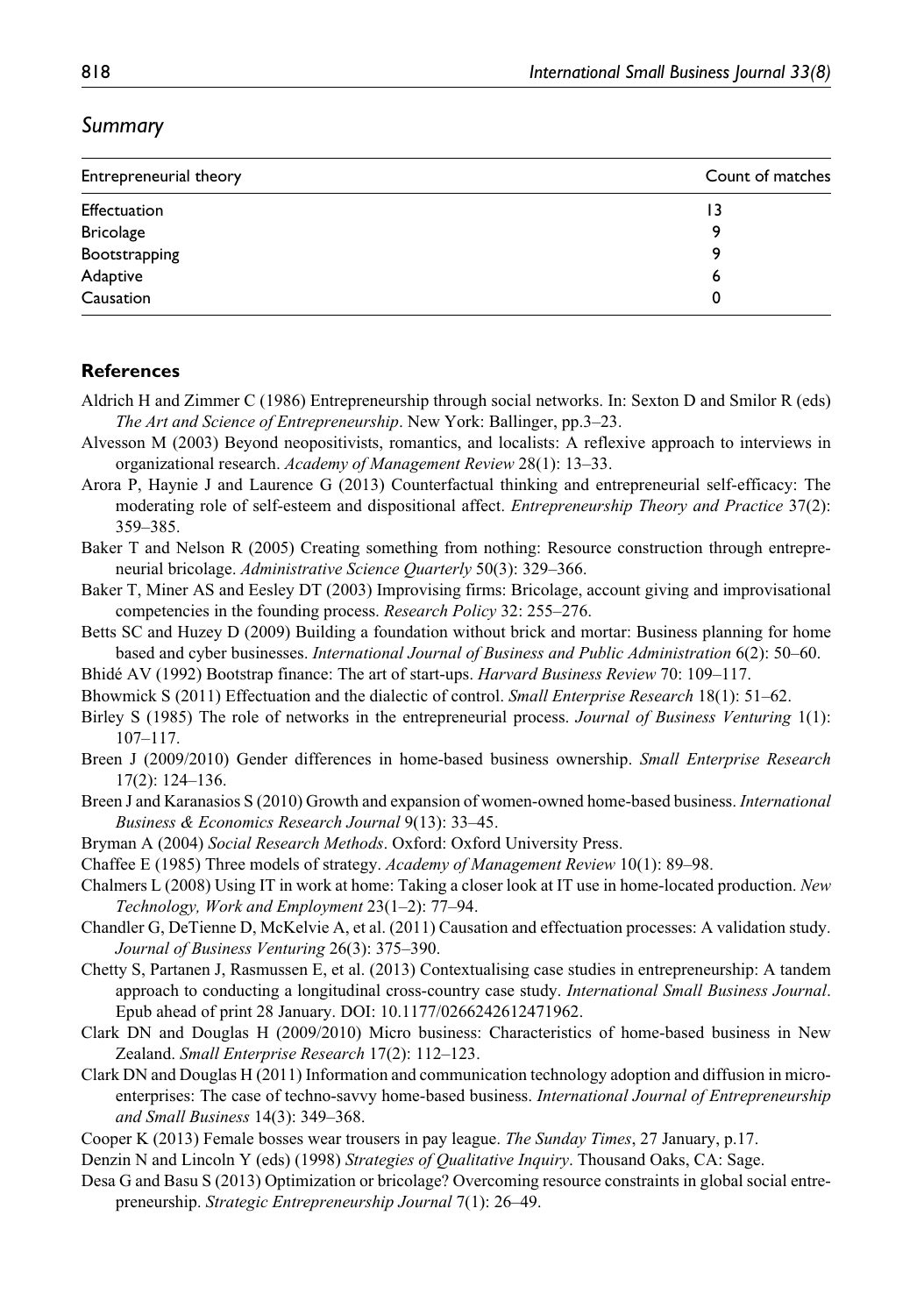- Deschamps M, Dart J and Links G (1998) Home-based entrepreneurship in the information age. *Journal of Small Business and Entrepreneurship* 15(1): 74–96.
- Dey I (1993) *Qualitative Data Analysis: A User Friendly Guide for Social Scientists*. London: Routledge.
- Dibbern J, Winkler J and Heinzl A (2008) Explaining variations in client extra costs between software projects offshored to India. *MIS Quarterly* 32(2): 333–366.
- Di Domenico M (2008) 'I'm not just a housewife': Gendered roles and identities in the home-based hospitality enterprise. *Gender, Work and Organization* 15(4): 313–332.
- Di Domenico M, Haugh H and Tracey P (2010) Social bricolage: Theorizing social value creation in social enterprises. *Entrepreneurship Theory and Practice* 34(4): 681–703.
- Duberley J and Carrigan M (2013) The career identities of 'mumpreneurs': Women's experiences of combining enterprise and motherhood. *International Small Business Journal* 31(6): 629–651.
- Dutta DK and Thornhill S (2008) The evolution of growth intentions: Toward a cognition-based model. *Journal of Business Venturing* 23(3): 307–332.
- Easterby-Smith M, Thorpe R and Jackson PR (2008) *Management Research*. London: Sage.
- Ebben JJ (2009) Bootstrapping and the financial condition of small firms. *International Journal of Entrepreneurial Behavior & Research* 15(4): 346–363.
- Ebben JJ and Johnson A (2006) Bootstrapping in small firms: An empirical analysis of change over time. *Journal of Business Venturing* 21: 851–865.
- Ehlers T and Main K (1998) Women and the false promise of micro-enterprise. *Gender and Society* 12(4): 424–440.
- Felstead A and Jewson N (2000) *In Work, at Home: Towards an Understanding of Homeworking*. London: Routledge.
- Felstead A, Jewson N, Phizacklea A, et al. (2001) Working at home: Statistical evidence for seven key hypotheses. *Work, Employment and Society* 15(2): 215–231.
- Fisher G (2012) Effectuation, causation and bricolage: A behavioral comparison of emerging theories in entrepreneurship research. *Entrepreneurship Theory and Practice* 36(5): 1019–1051.
- Garud R and Karnoe P (2003) Bricolage versus breakthrough: Distributed and embedded agency in technology entrepreneurship. *Research Policy* 32(2): 277–300.
- Gelderen MV, Sayers J and Keen C (2008) Home-based internet businesses as drivers of variety. *Journal of Small Business and Enterprise Development* 15(1): 162–177.
- Godin S (1998) *The Bootstrapper's Bible: How to Start and Build a Business with a Great Idea and (almost) No Money*. Dover, NH: Upstart Publishing.
- Goel S and Karri R (2006) Entrepreneurs, effectual logic and over-trust. *Entrepreneurship Theory and Practice* 30(4): 477–493.
- Grant RM (1996) Toward a knowledge-based theory of the firm. *Strategic Management Journal* 17(Winter special issue):  $109-122$ .
- Greene PG, Brush CG and Hart MM (1999) The corporate venture champion: A resource based approach to role and process. *Entrepreneurship Theory and Practice* 23: 103–116.
- Greenhaus JH, Collins KM and Shaw JD (2003) The relation between work-family balance and quality of life. *Journal of Vocational Behavior* 63(3): 510–531.
- Hambrick DC (2007) The field of management's devotion to theory: Too much of a good thing? *Academy of Management Journal* 50(6): 1346–1352.
- Hamilton E (2006) Whose story is it anyway? Narrative accounts of the role of women in founding and establishing family businesses. *International Small Business Journal* 24(3): 253–271.
- Hughes KD (2003) Pushed or pulled? Women's entry into self-employment and small business ownership. *Gender, Work and Organization* 10(4): 433–454.
- Jaakson K and Kallaste E (2010) Beyond flexibility: Reallocation of responsibilities in the case of telework. *New Technology, Work and Employment* 25(3): 196–209.
- Jaouen A and Lasch F (2013) A new typology of micro-firm owner-managers. *International Small Business Journal*. Epub ahead of print 19 November. DOI: 10.1177/0266242613498789.
- Jayawarna D, Rouse D and Kitching J (2013) Entrepreneur motivations and life course. *International Small Business Journal* 31(1): 34–56.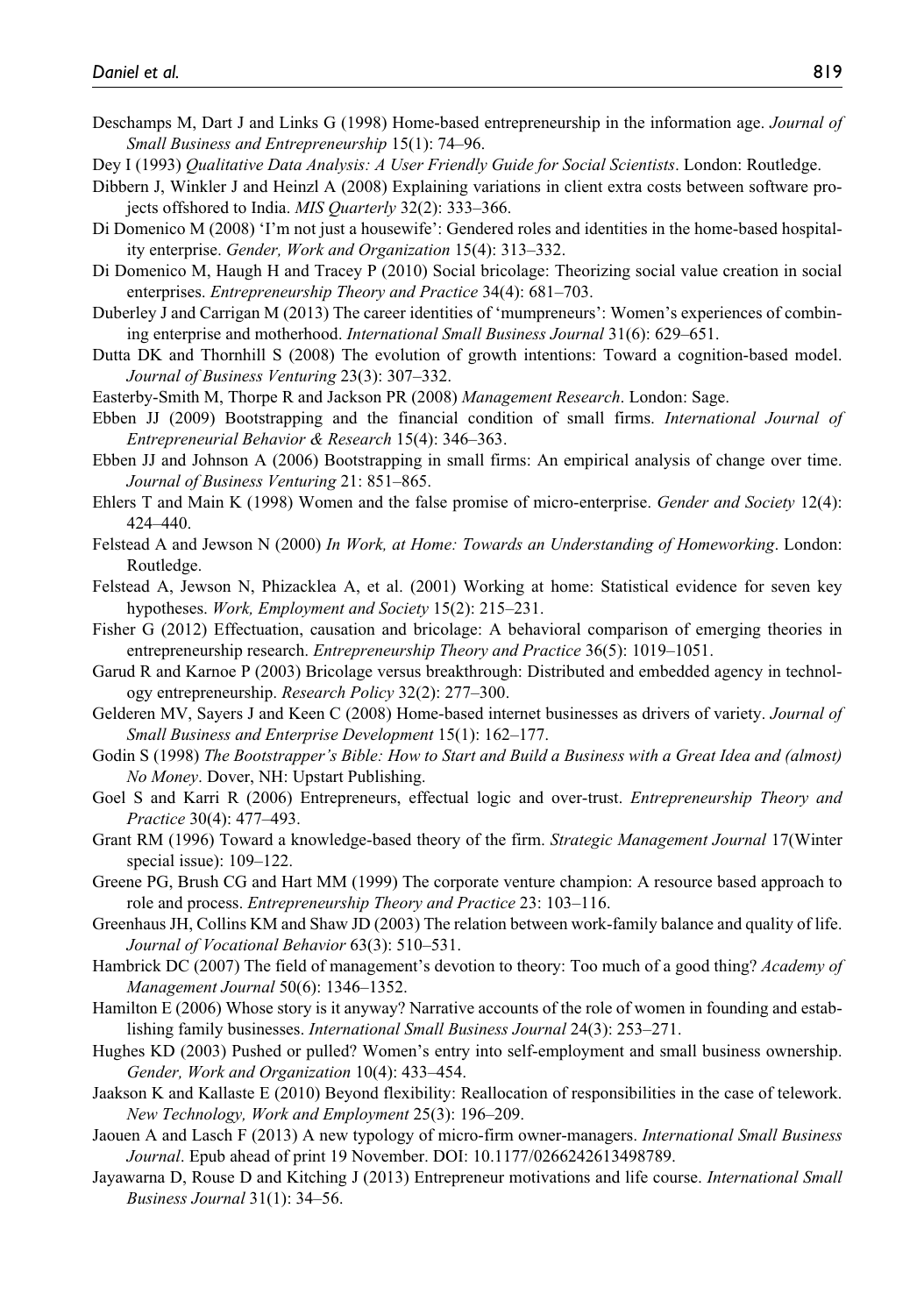- Johannisson B (2000) Networking and entrepreneurial growth. In: Sexton D and Landstrom H (eds) *Handbook of Entrepreneurship*. London: Blackwell, pp.368–386.
- Karri R and Goel S (2008) Effectuation and over-trust: Response to Sarasvathy and Dew. *Entrepreneurship Theory and Practice* 32(4): 739–748.
- Kim N, Han JK and Srivastava RK (2002) A dynamic IT adoption model for the SOHO market: PC generational decisions with technological expectations. *Management Science* 48(2): 222–240.
- Kirkwood J (2009) Motivational factors in a push-pull theory of entrepreneurship. *Gender in Management: An International Journal* 24(5): 346–364.
- Kumar N, Stern LW and Anderson JC (1993) Conducting inter-organizational research using key informants. *Academy of Management Journal* 36(6): 1633–1651.
- Laegran AS (2008) Domesticating home anchored work: Negotiating flexibility when bringing ICT based work home in rural communities. *Geoforum* 39(6): 1991–1999.
- Larty J and Hamilton E (2011) Structural approaches to narrative analysis in entrepreneurship research: Exemplars from two researchers. *International Small Business Journal* 29(3): 220–237.
- Laudon K and Traver C (2013) *E-commerce 2013: Business, Technology, Society*. Upper Saddle River, NJ: Pearson Prentice Hall.
- Loscocco K and Smith-Hunter A (2004) Women home-based business owners: Insights from comparative analysis. *Women in Management Review* 19(3): 164–173.
- Martin B and MacDonnell R (2012) Is telework effective for organizations? A meta-analysis of empirical research on perceptions of telework and organizational outcomes. *Management Research Review* 35(7): 602–616.
- Maruyama T and Tietze S (2012) From anxiety to assurance: Concerns and outcomes of telework. *Personnel Review* 41(4): 450–469.
- Mason C (2009/2010) Home-based businesses: Challenging their Cinderella status. *Small Enterprise Research* 17(2): 104–111.
- Mason CM, Carter S and Tagg S (2011) Invisible businesses: The characteristics of home-based businesses in the United Kingdom. *Regional Studies* 45(5): 625–639.
- Miles M and Huberman M (1994) *Qualitative Data Analysis: A Sourcebook of New Methods*. Thousand Oaks, CA: Sage.
- Mintzberg H (1978) Patterns in strategy formation. *Management Science* 24(9): 934–948.
- Nansen B, Arnold M, Gibbs M, et al. (2010) Time, space and technology in the working-home: An unsettled nexus. *New Technology, Work and Employment* 25(2): 136–153.
- Ndubisi N (2008) Gender differences in entrepreneurial traits, perceptions and usage of information and communication technologies. *Academy of Entrepreneurship Journal* 14(1–2): 107–121.
- Pérez MP, Sánchez AM and de Luis Carnicer MP (2002) Benefits and barriers of telework: Perception differences of human resources managers according to company's operations strategy. *Technovation* 22(12): 775–784.
- Perry JT, Chandler GN and Markova G (2012) Entrepreneurial effectuation: A review and suggestions for future research. *Entrepreneurship Theory and Practice* 36(4): 837–861.
- Peterson MF (1995) Leading Cuban-American entrepreneurs: The process of developing motives, abilities and resources. *Human Relations* 48: 1193–1216.
- Pfeffer J and Salancik GR (1978) *The External Control of Organizations: A Resource Dependence Perspective*. New York: Harper & Row.
- Pflugheoft KA, Ramamurthy K, Soofi ES, et al. (2003) Multiple conceptualizations of small business web use and benefit. *Decision Sciences* 34(3): 467–512.
- Philipps L (2008) Silent partners: The role of unpaid market labor in families. *Feminist Economics* 14(2): 37–57.
- Phillips BD (2002) Home-based firms, e-commerce, and high-technology small firms: Are they related? *Economic Development Quarterly* 16(1): 39–48.
- Politis D, Winborg J and Dahlstrand A (2012) Exploring the resource logic of student entrepreneurs. *International Small Business Journal* 30(6): 659–683.
- Punch KF (2005) *Introduction to Social Research: Qualitative and Quantitative Approaches*. London: Sage.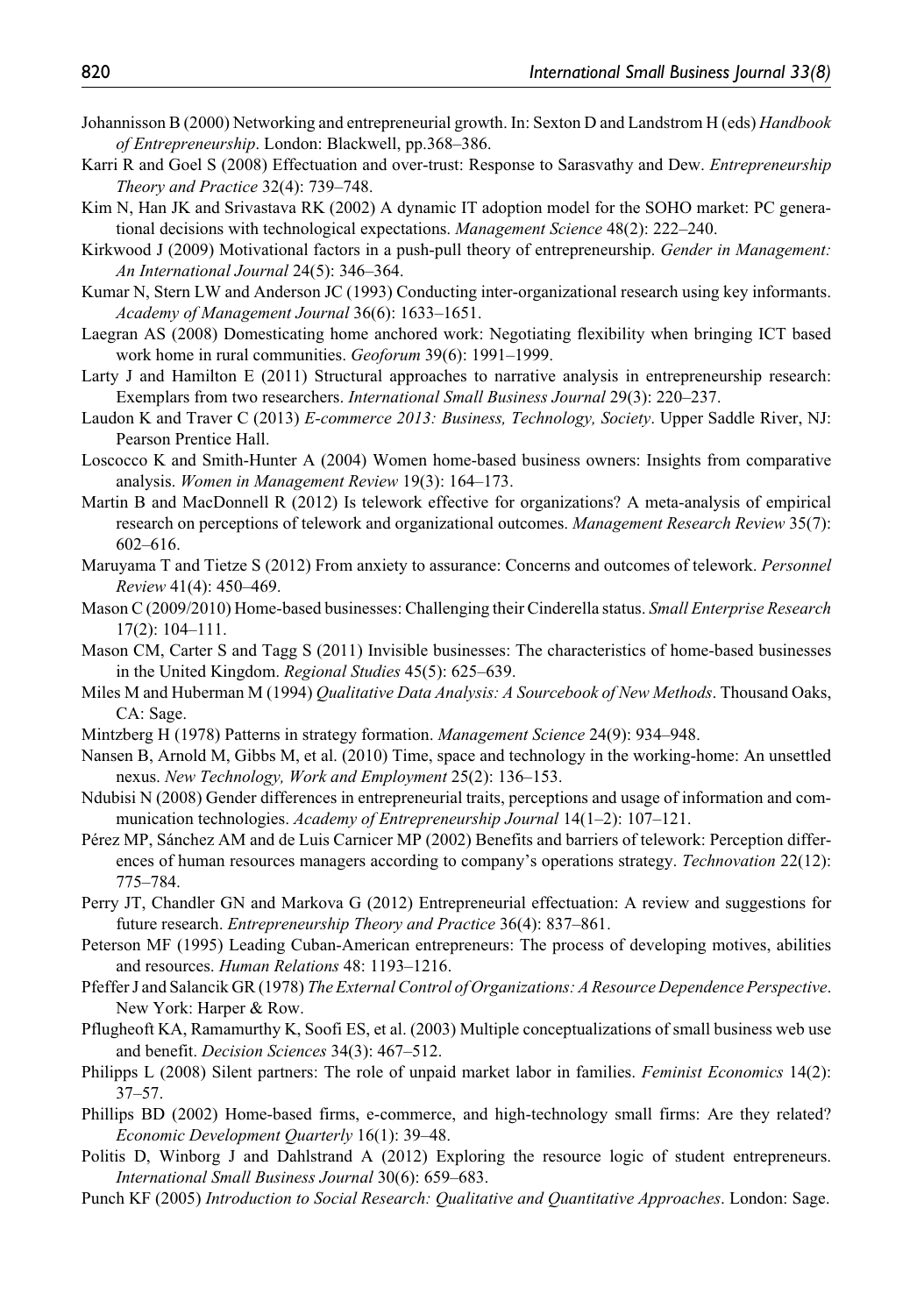- Rappa M (2013) Managing the digital enterprise: Business models on the Web. Available at: [http://digitalen](http://digitalenterprise.org/models/models.html)[terprise.org/models/models.html](http://digitalenterprise.org/models/models.html) (accessed 13 September 2013).
- Read S and Sarasvathy S (2005) Knowing what to do and doing what you know: Effectuation as a form of entrepreneurial expertise. *Journal of Private Equity* 9(1): 45–62.
- Read S, Song M and Smit W (2009) A meta-analytic review of effectuation and venture performance. *Journal of Business Venturing* 24(6): 573–587.
- Redmond J and Walker E (2009/2010) Home-based business policy and return on investment for the community. *Small Enterprise Research* 17(2): 150–164.
- Riessman CK (2004a) Narrative analysis. In: Lewis-Beck MS, Bryman A and Liao TF (eds) *The SAGE Encyclopedia of Social Science Research Methods*. Thousand Oaks, CA: Sage, pp.707–708.
- Riessman CK (2004b) Narrative interviewing. In: Lewis-Beck MS, Bryman A and Liao TF (eds) *The SAGE Encyclopedia of Social Science Research Methods*. Thousand Oaks, CA: Sage, pp.709–711.
- Robey D, Im G and Wareham JD (2008) Theoretical foundations of empirical research on interorganizational systems: Assessing past contributions and guiding future directions. *Journal of the Association for Information Systems* 9(9): 497–518.
- Salazar C (2001) Building boundaries and negotiating work at home. In: *Proceedings of the 2001 International ACM SIGGROUP Conference on Supporting Group Work*, Boulder, CO, 30 September–3 October, pp.162–170. New York: ACM.
- Salimath M and Jones III R (2011) Scientific entrepreneurial management: Bricolage, bootstrapping, and the quest for efficiencies. *Journal of Business & Management* 17(1): 85–103.
- Sarasvathy SD (2001) Causation and effectuation: Toward a theoretical shift from economic inevitability to entrepreneurial contingency. *Academy of Management Review* 26(2): 243–263.
- Sarasvathy SD (2004) Making it happen: Beyond theories of the firm to theories of firm design. *Entrepreneurship Theory and Practice* 28(6): 519–531.
- Sarasvathy SD and Dew N (2008) Effectuation and over-trust: Debating Goel and Karri. *Entrepreneurship Theory and Practice* 32(4): 727–737.
- Sarasvathy SD and Venkataraman S (2011) Entrepreneurship as method: Open questions for an entrepreneurial future. *Entrepreneurship Theory and Practice* 35(1): 113–135.
- Senyard J, Baker T and Davidsson P (2009) Entrepreneurial bricolage: Towards systematic empirical testing. *Frontiers of Entrepreneurship Research* 29(5): 5.
- Senyard J, Baker T, Steffens P, et al. (2013) Bricolage as a path to innovativeness for resource-constrained new firms. *Journal of Product Innovation Management* 31(2): 1–20.
- Servon LJ (1999) *Bootstrap Capital: Microenterprises and the American Poor*. Washington, DC: The Brookings Institution.
- Shaker AZ, Wright M and Abdelgawad SG (2014) Contextualization and the advancement of entrepreneurship research. *International Small Business Journal*. Epub ahead of print 24 February. DOI: 10.1177/0266242613519807.
- Silverman D (2006) *Doing Qualitative Research*. London: Sage.
- Starr JR and MacMillan IC (1990) Resource cooptation via social contracting: Resource acquisition strategies for new ventures. *Strategic Management Journal* 11: 79–92.
- Strauss A and Corbin J (1990) *Basics of Qualitative Research*. Thousand Oaks, CA: Sage.
- Stritar R (2012) Resource hijacking as a bricolage technique. *Economic and Business Review for Central and South-Eastern Europe* 14(1): 5–15.
- Sulaiman R, Shariff SSM and Ahmad MS (2009) The e-business potential for home-based businesses in Malaysia: A qualitative study. *International Journal of Cyber Society and Education* 2(1): 21–36.
- Sulaiman R, Shariff SSM and Ahmad MS (2010) Factors affecting the e-business adoption among the homebased businesses (HBBs) in Malaysia. *World Academy of Science, Engineering and Technology* 42: 1235–1240.
- Tapscott D, Ticoll D and Lowy A (2000) *Digital Capital: Harnessing the Power of Business Webs*. Boston, MA: Harvard Business School Press.
- Teece DJ, Pisano G and Shuen A (1997) Dynamic capabilities and strategic management. *Strategic Management Journal* 18(7): 509–533.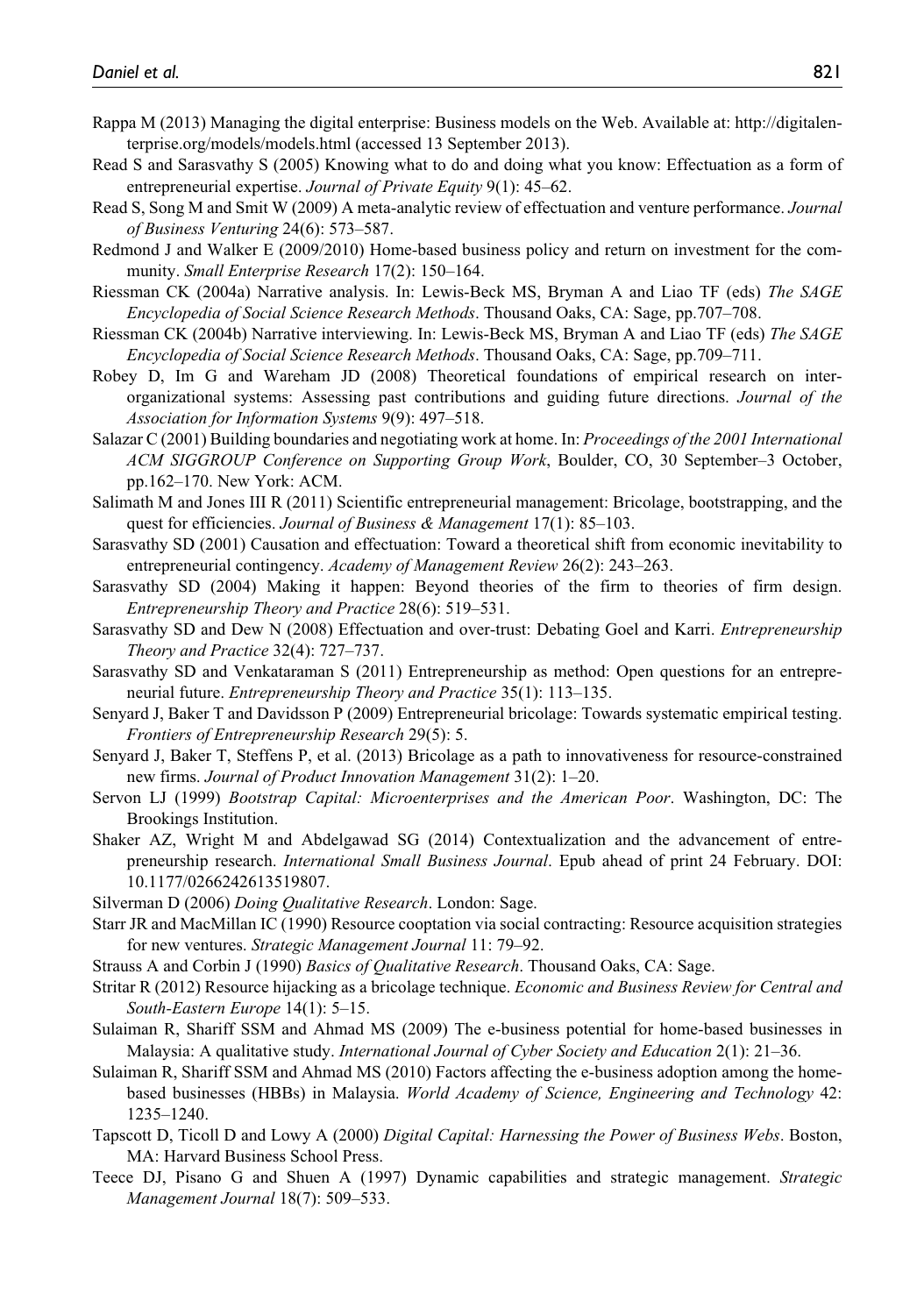- Thompson P, Jones-Evans D and Kwong C (2009) Women and home-based entrepreneurship: Evidence from the United Kingdom. *International Small Business Journal* 27(2): 227–239.
- Timmers P (1998) Business models for electronic markets. *Electronic Markets* 8(2): 3–8.
- Tlaiss HA (2013) Entrepreneurial motivations of women: Evidence from the United Arab Emirates. *International Small Business Journal*. Epub ahead of print 1 October. DOI: 10.1177/0266242613496662.
- Tumasjan A and Braun R (2012) In the eye of the beholder: How regulatory focus and self-efficacy interact in influencing opportunity recognition. *Journal of Business Venturing* 27(6): 622–636.
- UK Government Department for Business, Innovation and Skills (2012) Make business your business: A report on small business start ups (May). Available at: [http://www.bis.gov.uk/policies/enterprise-and](http://www.bis.gov.uk/policies/enterprise-and-business-support/entrepreneurial-culture/make-business-your-business)[business-support/entrepreneurial-culture/make-business-your-business](http://www.bis.gov.uk/policies/enterprise-and-business-support/entrepreneurial-culture/make-business-your-business)
- Van Auken H (2005) Differences in the usage of bootstrap financing among technology-based versus nontechnology-based firms. *Journal of Small Business Management* 43: 93–103.
- Vanevenhoven J, Winkel D, Malewicki D, et al. (2011) Varieties of bricolage and the process of entrepreneurship. *New England Journal of Entrepreneurship* 14(2): 53–66.
- Venkataraman S, Sarasvath SD, Dew N, et al. (2012) Reflections on the 2010 AMR Decade Award: Wither the promise? Moving forward with the entrepreneurship as a science of the artificial. *Academy of Management Review* 37(1): 21–33.
- Verheul I, Van Stel A and Thurik R (2005) *Explaining Female and Male Entrepreneurship at the Country Level*. Jena: Max Planck Institute of Economics, Entrepreneurship, Growth and Public Policy Group.
- Vorley T and Rodgers P (2012) Home is where the business is: Incidents in everyday life and the formation of home-based businesses. *International Small Business Journal*. Epub ahead of print 20 December. DOI: 10.1177/0266242612452173.
- Walker E and Webster B (2004) Gender issues in home-based businesses. *Women in Management Review* 19(8): 404–412.
- Weick KE (2007) The generative properties of richness. *Academy of Management Journal* 50(1): 14–19.

Weill P and Vitale M (2001) *Place to Space*. Boston, MA: Harvard Business School Press.

- Whetten DA (1989) What constitutes a theoretical contribution? *Academy of Management Review* 14(4): 490–495.
- Wiltbank R, Dew N, Read S, et al. (2006) What to do next? The case for non-predictive strategy. *Strategic Management Journal* 27(10): 981–998.
- Wiltbank R, Read S, Dew N, et al. (2009) Prediction and control under uncertainty: Outcomes in angel investing. *Journal of Business Venturing* 24(2): 116–133.
- Winborg J and Landstrom H (2001) Financial bootstrapping in small businesses: Examining small business managers' resource acquisition behaviors. *Journal of Business Venturing* 16(3): 235–254.
- Wynarczyk P and Graham J (2013) The impact of connectivity technology on home-based business venturing: The case of women in the North East of England. *Local Economy* 28(5): 451–470.
- Xiang D, Worthington AC and Higgs H (2014) Discouraged finance seekers: An analysis of Australian small and medium-sized enterprises. *International Small Business Journal*. Epub ahead of print 21 January. DOI: 10.1177/0266242613516138.
- Yang N (2012) Small businesses and international entrepreneurship in the economic hard time: A global strategic perspective. *International Journal of Entrepreneurship* 16(2012): 113–131.

#### **Author biographies**

Elizabeth M Daniel is Professor of Information Management at the Open University Business School. Her research interests focus on the effective use of information systems by organizations, including the realisation of benefits from those systems, and digital entrepreneurship, especially in home-based enterprises.

MariaLaura Di Domenico is Director of Research and Professor of Entrepreneurship and Organization at the Surrey Business School. MariaLaura's research expertise and interests focus on the following areas: